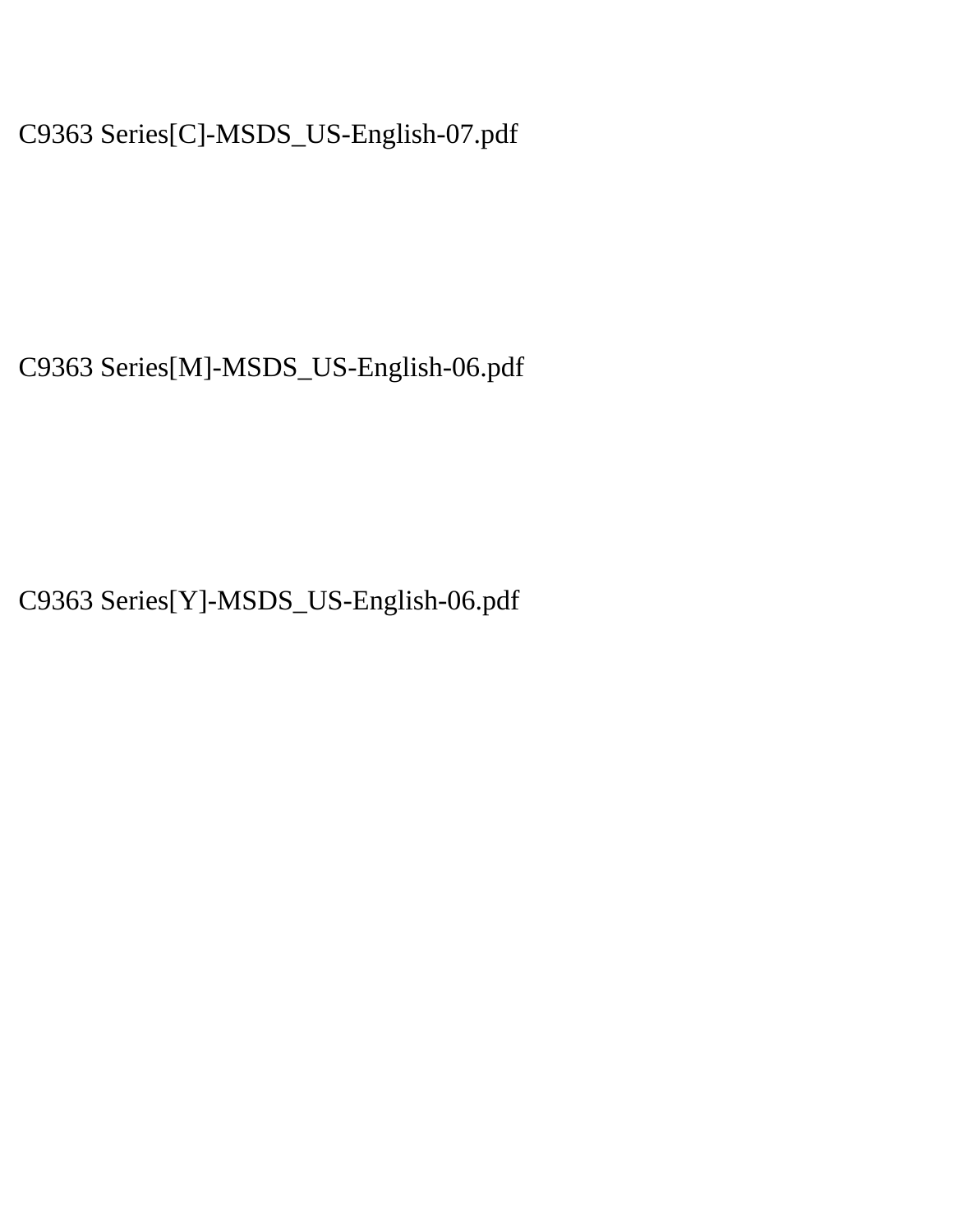

| 1. Product and Company Identification       |                                                                                                                                                                                                                                                  |
|---------------------------------------------|--------------------------------------------------------------------------------------------------------------------------------------------------------------------------------------------------------------------------------------------------|
| <b>Identification of the</b><br>preparation | C9363 Series[C]                                                                                                                                                                                                                                  |
| <b>Product use</b>                          | Inkjet printing                                                                                                                                                                                                                                  |
| <b>Version #</b>                            | 06                                                                                                                                                                                                                                               |
| <b>Revision date</b>                        | 13-Dec-2012                                                                                                                                                                                                                                      |
| CAS#                                        | Mixture                                                                                                                                                                                                                                          |
| <b>Company identification</b>               | Hewlett-Packard Company<br>3000 Hanover Street<br>Palo Alto, CA 94304-1185<br><b>United States</b><br>Telephone 650-857-1501                                                                                                                     |
|                                             | Hewlett-Packard health effects line<br>(Toll-free within the US) 1-800-457-4209<br>(Direct) 1-503-494-7199<br>HP Customer Care Line<br>(Toll-free within the US) 1-800-474-6836<br>(Direct) 1-208-323-2551<br>Email: hpcustomer.inquiries@hp.com |
| 2. Hazards Identification                   |                                                                                                                                                                                                                                                  |
| <b>Emergency overview</b>                   | Contact with skin and eyes may result in irritation.                                                                                                                                                                                             |
|                                             | Causes skin irritation.                                                                                                                                                                                                                          |
| <b>Acute health effects</b>                 |                                                                                                                                                                                                                                                  |
|                                             | Any potential hazards are presumed to be due to exposure to the components.                                                                                                                                                                      |
| <b>Skin contact</b>                         | 1,5-pentanediol<br>Contact with skin may result in irritation.                                                                                                                                                                                   |
|                                             | 2-pyrrolidone<br>Contact with skin may result in irritation.                                                                                                                                                                                     |
|                                             | Alkyldiol ethoxylate<br>Contact with skin may result in severe irritation.                                                                                                                                                                       |
|                                             | Ethyl alkyldiol<br>Contact with skin may result in mild irritation.                                                                                                                                                                              |
|                                             | Metal nitrate $# 2$<br>Contact with skin may result in irritation.                                                                                                                                                                               |
| <b>Eye contact</b>                          | 1,5-pentanediol<br>Contact with eyes may result in irritation.                                                                                                                                                                                   |
|                                             | 2-pyrrolidone<br>Contact with eyes may result in irritation.                                                                                                                                                                                     |
|                                             | Alkyldiol ethoxylate<br>Contact can cause moderate to severe irritation and possible injury to the eyes.                                                                                                                                         |
|                                             | Ethyl alkyldiol<br>Contact with eyes may result in mild irritation.                                                                                                                                                                              |
|                                             | Metal nitrate #2<br>Contact with eyes may result in irritation.                                                                                                                                                                                  |
| <b>Inhalation</b>                           | 2-pyrrolidone<br>Inhalation may result in respiratory irritation.                                                                                                                                                                                |
|                                             | Metal nitrate #2<br>Inhalation may result in respiratory irritation.                                                                                                                                                                             |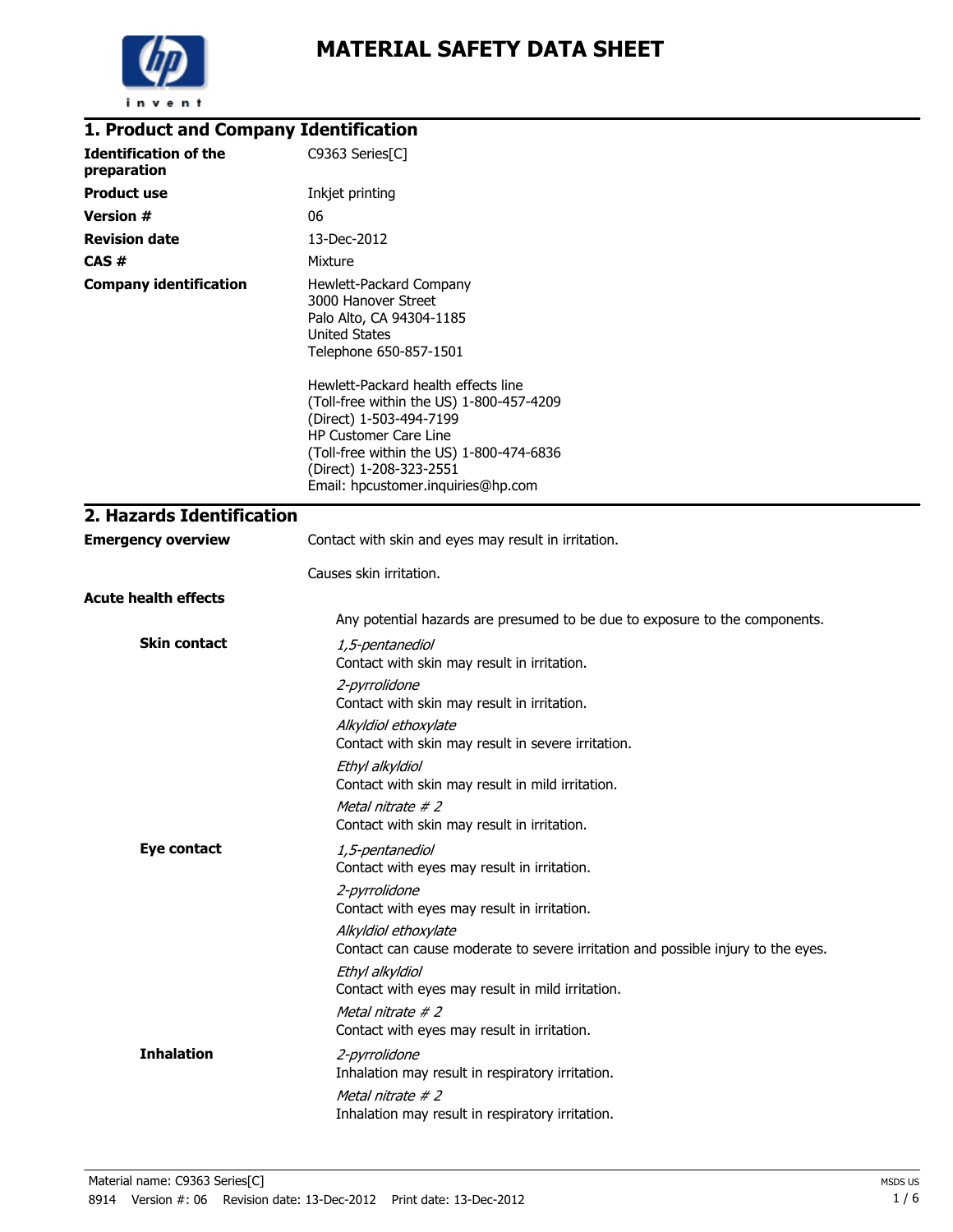| <b>Ingestion</b>                | 2-pyrrolidone                                                                                                                                   |
|---------------------------------|-------------------------------------------------------------------------------------------------------------------------------------------------|
|                                 | Ingestion may result in nausea, vomiting and diarrhea.                                                                                          |
|                                 | Alkyldiol ethoxylate                                                                                                                            |
|                                 | Ingestion may cause irritation of mouth, throat, nausea, vomiting and diarrhea.                                                                 |
|                                 | Metal nitrate #2                                                                                                                                |
|                                 | Contains nitrate salts, may cause methemoglobinemia.                                                                                            |
| <b>Potential health effects</b> |                                                                                                                                                 |
| <b>Routes of exposure</b>       | Potential routes of overexposure to this product are skin and eye contact                                                                       |
|                                 | Inhalation of vapor and ingestion are not expected to be significant routes of exposure for this<br>product under normal use conditions.        |
|                                 | Complete toxicity data are not available for this specific formulation                                                                          |
| <b>Chronic health effects</b>   | None known.                                                                                                                                     |
| Carcinogenicity                 | None of the components present in this formulation at concentrations equal to or greater than<br>0.1% are listed by EU, MAK, IARC, NTP or OSHA. |

|                                        | 3. Composition / Information on Ingredients                                                                                                                                                           |                                                                                             |                |
|----------------------------------------|-------------------------------------------------------------------------------------------------------------------------------------------------------------------------------------------------------|---------------------------------------------------------------------------------------------|----------------|
| <b>Components</b>                      |                                                                                                                                                                                                       | CAS#                                                                                        | <b>Percent</b> |
| 1,5-pentanediol                        |                                                                                                                                                                                                       | 111-29-5                                                                                    | < 10           |
| 2-pyrrolidone                          |                                                                                                                                                                                                       | 616-45-5                                                                                    | < 7.5          |
| Alkyldiol ethoxylate                   |                                                                                                                                                                                                       | Proprietary                                                                                 | < 2.5          |
| Ethyl alkyldiol                        |                                                                                                                                                                                                       | Proprietary                                                                                 | < 7.5          |
| Metal nitrate $# 2$                    |                                                                                                                                                                                                       | Proprietary                                                                                 | < 5            |
| Substituted phthalocyanine salt # 4    |                                                                                                                                                                                                       | Proprietary                                                                                 | < 5            |
| Water                                  |                                                                                                                                                                                                       | 7732-18-5                                                                                   | > 60           |
| <b>Composition comments</b>            | This ink supply contains an aqueous ink formulation.<br>This product has been evaluated using criteria specified in 29 CFR 1910.1200 (Hazard<br>Communication Standard).                              |                                                                                             |                |
| 4. First Aid Measures                  |                                                                                                                                                                                                       |                                                                                             |                |
| <b>First aid procedures</b>            |                                                                                                                                                                                                       |                                                                                             |                |
| Eye contact                            | Do not rub eyes. Immediately flush with large amounts of clean, warm water (low pressure) for at<br>least 15 minutes or until particles are removed. If irritation persists get medical attention.    |                                                                                             |                |
| <b>Skin contact</b>                    | attention.                                                                                                                                                                                            | Wash affected areas thoroughly with mild soap and water. If irritation persists get medical |                |
| <b>Inhalation</b>                      | Move to fresh air. If symptoms persist, get medical attention.                                                                                                                                        |                                                                                             |                |
| <b>Ingestion</b>                       | If ingestion of a large amount does occur, seek medical attention.                                                                                                                                    |                                                                                             |                |
| <b>General advice</b>                  | No additional information                                                                                                                                                                             |                                                                                             |                |
| <b>5. Fire Fighting Measures</b>       |                                                                                                                                                                                                       |                                                                                             |                |
| <b>Flammable properties</b>            | None known.                                                                                                                                                                                           |                                                                                             |                |
| <b>Extinguishing media</b>             |                                                                                                                                                                                                       |                                                                                             |                |
| <b>Suitable extinguishing</b><br>media | For small (incipient) fires, use media such as foam, sand, dry chemical, or carbon dioxide.<br>For large fires use very large (flooding) quantities of water and/or foam, applied as a mist or spray. |                                                                                             |                |

| Unsuitable extinguishing | None known.       |
|--------------------------|-------------------|
| media                    |                   |
| <b>Specific methods</b>  | None established. |

**Hazardous combustion products** Refer to section 10.

### **6. Accidental Release Measures**

**Personal precautions** Wear appropriate personal protective equipment.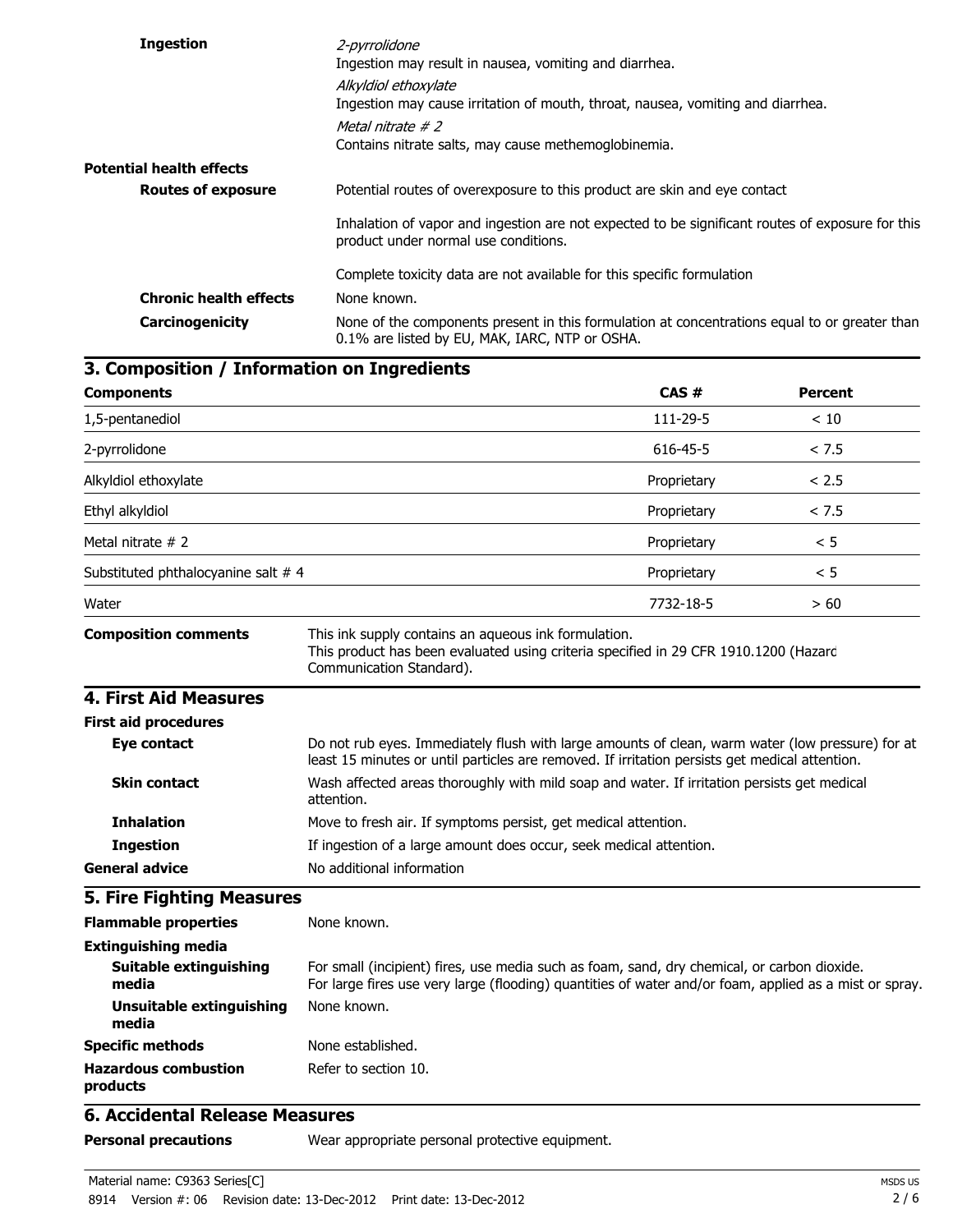| <b>Environmental precautions</b> | Do not let product enter drains. Do not flush into surface water or sanitary sewer system.                                                                                                                                               |
|----------------------------------|------------------------------------------------------------------------------------------------------------------------------------------------------------------------------------------------------------------------------------------|
| <b>Methods for containment</b>   | Dike the spilled material, where this is possible. Absorb with inert absorbent such as dry clay, sand<br>or diatomaceous earth, commercial sorbents, or recover using pumps.                                                             |
| <b>Methods for cleaning up</b>   | Soak up with inert absorbent material.                                                                                                                                                                                                   |
| <b>Other information</b>         | Soak up with inert absorbent material. Slowly vacuum or sweep the material into a bag or other<br>sealed container. Dispose of in compliance with federal, state, and local regulations. See also<br>section 13 Disposal considerations. |
| 7. Handling and Storage          |                                                                                                                                                                                                                                          |
| <b>Handling</b>                  | Avoid contact with skin, eyes and clothing.                                                                                                                                                                                              |
| <b>Storage</b>                   | Keep out of the reach of children. Keep away from excessive heat or cold.                                                                                                                                                                |

### **8. Exposure Controls / Personal Protection**

| <b>Exposure quidelines</b>               | Exposure limits have not been established for this product.             |
|------------------------------------------|-------------------------------------------------------------------------|
| <b>Engineering controls</b>              | Use in a well ventilated area.                                          |
| <b>Personal protective equipment</b>     |                                                                         |
| <b>General hygiene</b><br>considerations | Handle in accordance with good industrial hygiene and safety practice.  |
| General                                  | Use personal protective equipment to minimize exposure to skin and eye. |

## **9. Physical & Chemical Properties**

| <b>Appearance</b>                                 | Not available.                                            |
|---------------------------------------------------|-----------------------------------------------------------|
| <b>Color</b>                                      | Cyan                                                      |
| <b>Odor</b>                                       | Not available.                                            |
| <b>Odor threshold</b>                             | Not available.                                            |
| <b>Physical state</b>                             | Liquid                                                    |
| <b>Form</b>                                       | Not available.                                            |
| рH                                                | 6.2                                                       |
| <b>Melting point</b>                              | Not available.                                            |
| <b>Freezing point</b>                             | Not available.                                            |
| <b>Boiling point</b>                              | Not determined                                            |
| <b>Flash point</b>                                | 200 °F (93.3 °C) Pensky-Martens Closed Cup                |
| <b>Evaporation rate</b>                           | Not determined                                            |
| Flammability limits in air,<br>upper, % by volume | Not available.                                            |
| Flammability limits in air,<br>lower, % by volume | Not determined                                            |
| <b>Vapor pressure</b>                             | Not determined                                            |
| <b>Vapor density</b>                              | Not available.                                            |
| <b>Specific gravity</b>                           | 1                                                         |
| <b>Relative density</b>                           | Not available.                                            |
| <b>Solubility (water)</b>                         | Soluble in water                                          |
| <b>Auto-ignition temperature</b>                  | Not available.                                            |
| <b>Decomposition temperature</b>                  | Not available.                                            |
| <b>Viscosity</b>                                  | 2 cp                                                      |
| <b>VOC</b>                                        | $< 221$ g/L                                               |
| <b>Other information</b>                          | For other VOC regulatory data/information see section 15. |
|                                                   |                                                           |

### **10. Chemical Stability & Reactivity Information**

| <b>Chemical stability</b>                  | Stable under recommended storage conditions.                                                                                                     |
|--------------------------------------------|--------------------------------------------------------------------------------------------------------------------------------------------------|
| Incompatible materials                     | Incompatible with strong bases and oxidizing agents.                                                                                             |
| <b>Hazardous decomposition</b><br>products | Upon decomposition, this product may yield gaseous nitrogen oxides, carbon monoxide, carbon<br>dioxide and/or low molecular weight hydrocarbons. |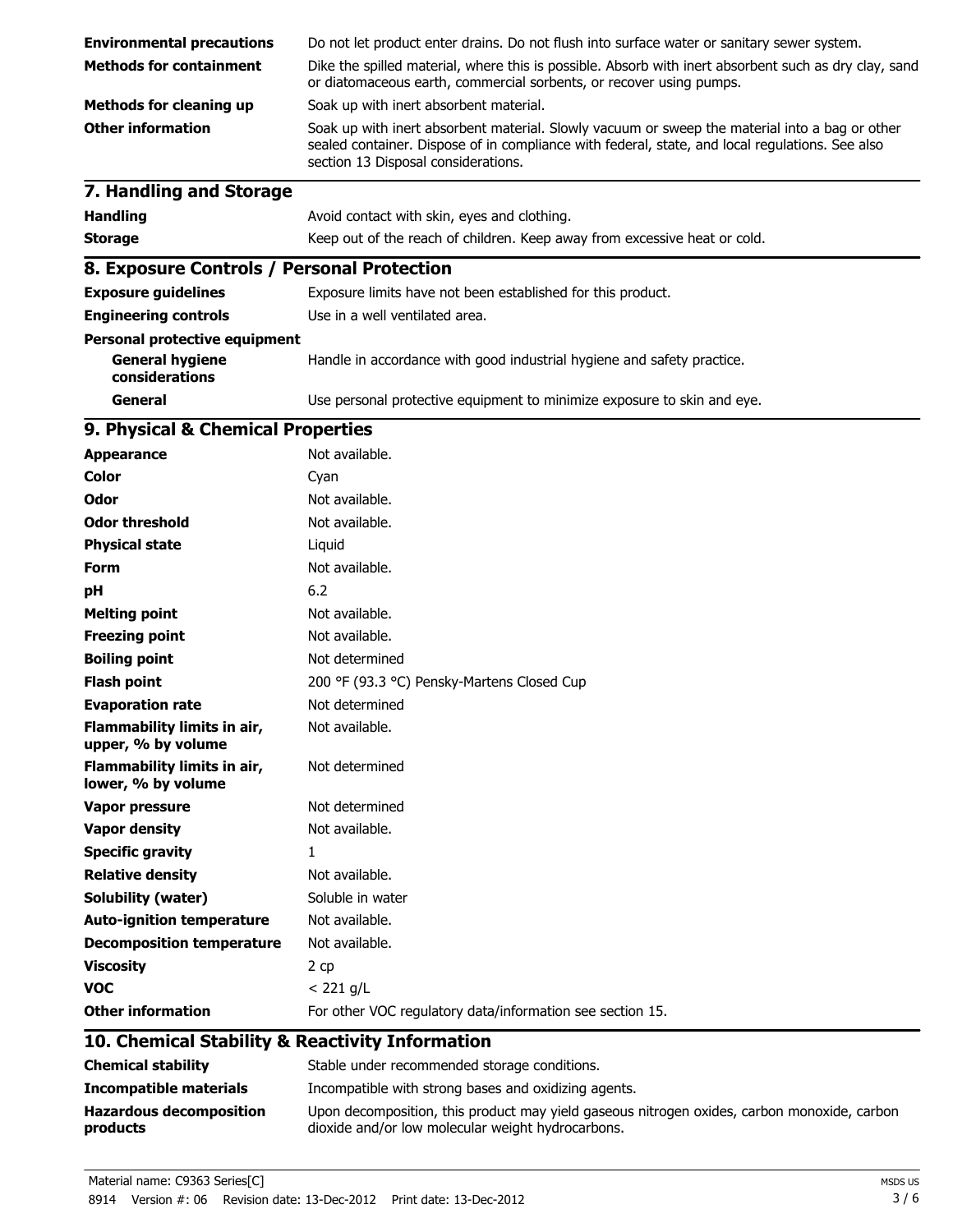| <b>Possibility of hazardous</b><br>reactions                                                                                                       | Will not occur.                                                                                                                                                                                                                                                                                                                                                                                                                                                   |
|----------------------------------------------------------------------------------------------------------------------------------------------------|-------------------------------------------------------------------------------------------------------------------------------------------------------------------------------------------------------------------------------------------------------------------------------------------------------------------------------------------------------------------------------------------------------------------------------------------------------------------|
| 11. Toxicological Information                                                                                                                      |                                                                                                                                                                                                                                                                                                                                                                                                                                                                   |
| Serious eye damage/eye<br>irritation                                                                                                               | Not available.                                                                                                                                                                                                                                                                                                                                                                                                                                                    |
| <b>Further information</b>                                                                                                                         | This ink formulation has not been tested for toxicological effects.<br>Refer to Section 2 for potential health effects and Section 4 for first aid measures.                                                                                                                                                                                                                                                                                                      |
| 12. Ecological Information                                                                                                                         |                                                                                                                                                                                                                                                                                                                                                                                                                                                                   |
| <b>Aquatic toxicity</b>                                                                                                                            | LC50/96h/Fathead minnows $=< 400$ mg/L                                                                                                                                                                                                                                                                                                                                                                                                                            |
| <b>Persistence and degradability</b>                                                                                                               | Not available.                                                                                                                                                                                                                                                                                                                                                                                                                                                    |
| <b>13. Disposal Considerations</b>                                                                                                                 |                                                                                                                                                                                                                                                                                                                                                                                                                                                                   |
| <b>Disposal instructions</b>                                                                                                                       | Do not allow this material to drain into sewers/water supplies.<br>Dispose of waste material according to Local, State, Federal, and Provincial Environmental<br>Regulations.<br>HP's Planet Partners (trademark) supplies recycling program enables simple, convenient recycling<br>of HP original inkjet and LaserJet supplies. For more information and to determine if this service<br>is available in your location, please visit http://www.hp.com/recycle. |
| <b>14. Transport Information</b>                                                                                                                   |                                                                                                                                                                                                                                                                                                                                                                                                                                                                   |
| <b>Further information</b>                                                                                                                         | Not a dangerous good under DOT, IATA, ADR, IMDG, or RID.                                                                                                                                                                                                                                                                                                                                                                                                          |
| <b>DOT</b>                                                                                                                                         |                                                                                                                                                                                                                                                                                                                                                                                                                                                                   |
| Not regulated as dangerous goods.                                                                                                                  |                                                                                                                                                                                                                                                                                                                                                                                                                                                                   |
| <b>IATA</b>                                                                                                                                        |                                                                                                                                                                                                                                                                                                                                                                                                                                                                   |
| Not regulated as dangerous goods.                                                                                                                  |                                                                                                                                                                                                                                                                                                                                                                                                                                                                   |
| <b>IMDG</b>                                                                                                                                        |                                                                                                                                                                                                                                                                                                                                                                                                                                                                   |
| Not regulated as dangerous goods.                                                                                                                  |                                                                                                                                                                                                                                                                                                                                                                                                                                                                   |
| RID                                                                                                                                                |                                                                                                                                                                                                                                                                                                                                                                                                                                                                   |
| Not regulated as dangerous goods.                                                                                                                  |                                                                                                                                                                                                                                                                                                                                                                                                                                                                   |
| 15. Regulatory Information<br><b>US federal regulations</b><br><b>DEA Exempt Chemical Mixtures Code Number</b><br>Not regulated.<br>Not regulated. | US TSCA 12(b): Does not contain listed chemicals.<br>Drug Enforcement Administration (DEA). List 1 & 2 Exempt Chemical Mixtures (21 CFR 1310.12(c))<br>Drug Enforcement Administration (DEA). List 2, Essential Chemicals (21 CFR 1310.02(b) and 1310.04(f)(2) and                                                                                                                                                                                                |
| <b>Chemical Code Number</b>                                                                                                                        |                                                                                                                                                                                                                                                                                                                                                                                                                                                                   |
| Not listed.                                                                                                                                        | TSCA Section 12(b) Export Notification (40 CFR 707, Subpt. D)                                                                                                                                                                                                                                                                                                                                                                                                     |
| Not regulated.                                                                                                                                     |                                                                                                                                                                                                                                                                                                                                                                                                                                                                   |
| <b>CERCLA (Superfund) reportable quantity</b><br>None                                                                                              |                                                                                                                                                                                                                                                                                                                                                                                                                                                                   |
| <b>Occupational Safety and Health Administration (OSHA)</b><br>29 CFR 1910.1200<br>hazardous chemical                                              | No                                                                                                                                                                                                                                                                                                                                                                                                                                                                |
|                                                                                                                                                    | <b>Superfund Amendments and Reauthorization Act of 1986 (SARA)</b>                                                                                                                                                                                                                                                                                                                                                                                                |
| <b>Hazard categories</b>                                                                                                                           | Immediate Hazard - No<br>Delayed Hazard - No<br>Fire Hazard - No<br>Pressure Hazard - No<br>Reactivity Hazard - No                                                                                                                                                                                                                                                                                                                                                |
| <b>Section 302 extremely</b><br>hazardous substance                                                                                                | <b>No</b>                                                                                                                                                                                                                                                                                                                                                                                                                                                         |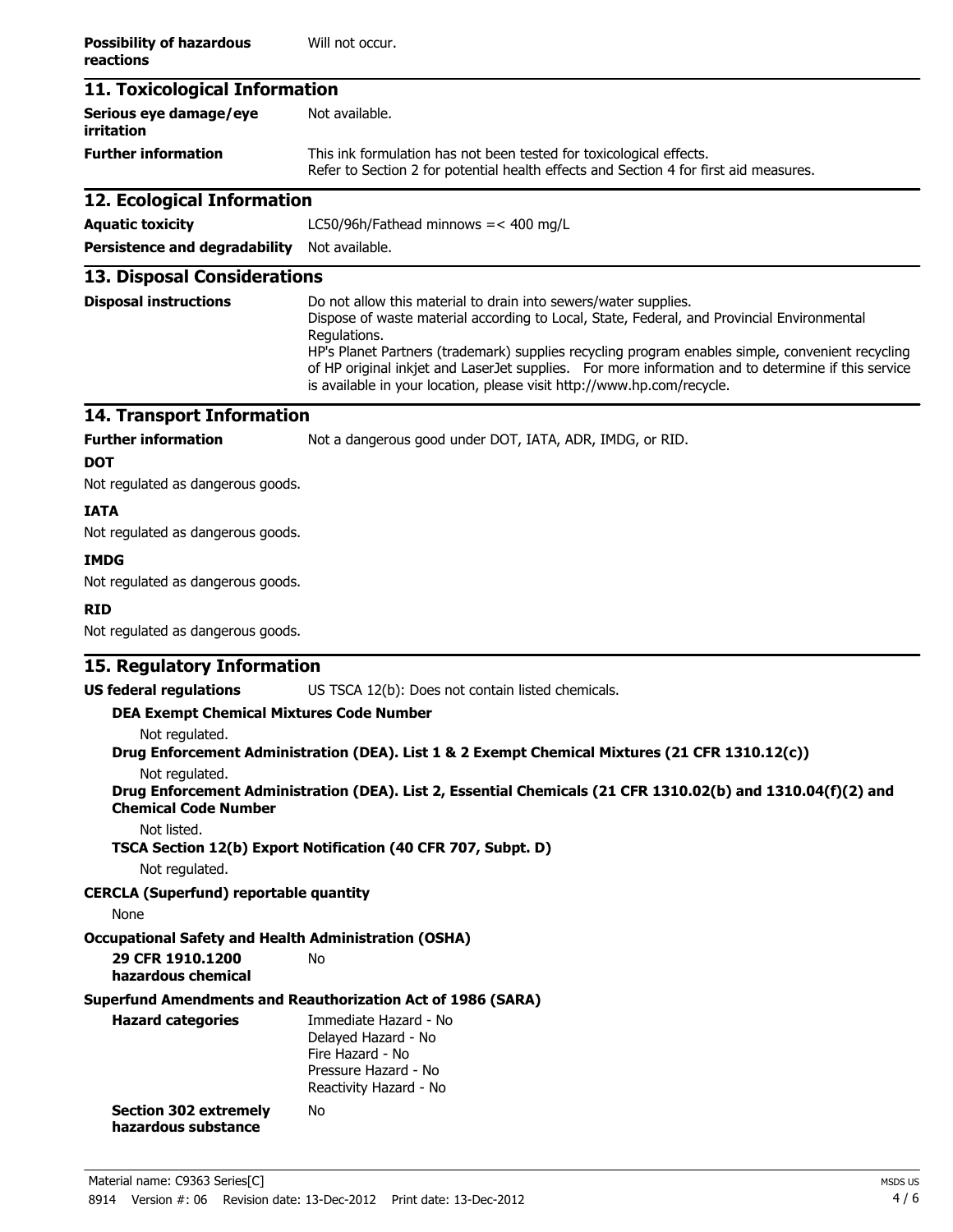| <b>Section 311 hazardous</b><br>chemical                      | No                                                                                                                                                                                                                                                                                                                                                                                                                                                                                                                                                             |
|---------------------------------------------------------------|----------------------------------------------------------------------------------------------------------------------------------------------------------------------------------------------------------------------------------------------------------------------------------------------------------------------------------------------------------------------------------------------------------------------------------------------------------------------------------------------------------------------------------------------------------------|
| <b>State regulations</b>                                      |                                                                                                                                                                                                                                                                                                                                                                                                                                                                                                                                                                |
| US. Massachusetts RTK - Substance List                        |                                                                                                                                                                                                                                                                                                                                                                                                                                                                                                                                                                |
| 2-pyrrolidone (CAS 616-45-5)                                  | US. New Jersey Worker and Community Right-to-Know Act                                                                                                                                                                                                                                                                                                                                                                                                                                                                                                          |
| Not regulated.<br>US. Pennsylvania RTK - Hazardous Substances |                                                                                                                                                                                                                                                                                                                                                                                                                                                                                                                                                                |
| 2-pyrrolidone (CAS 616-45-5)<br><b>US. Rhode Island RTK</b>   | Listed.                                                                                                                                                                                                                                                                                                                                                                                                                                                                                                                                                        |
| Not regulated.                                                |                                                                                                                                                                                                                                                                                                                                                                                                                                                                                                                                                                |
| <b>Regulatory information</b>                                 | All chemical substances in this HP product have been notified or are exempt from notification<br>under chemical substances notification laws in the following countries: US (TSCA), EU<br>(EINECS/ELINCS), Switzerland, Canada (DSL/NDSL), Australia, Japan, Philippines, South Korea,<br>New Zealand, and China.                                                                                                                                                                                                                                              |
| <b>Other information</b>                                      | Exposure Limits (See Section 8): Executive regulation of Minister of Labour and Social Policy dated<br>Nov. 29, 2002 concerning the highest exposure limits and volume of factors harmful for health and<br>environment at work (Official Journal of Laws no 217/2002 item 1833 with further amendments).<br>VOC content (less water, less exempt compounds) = $<$ 697 g/L (U.S. requirement, not for<br>emissions)                                                                                                                                            |
|                                                               | VOC data based on formulation (Organic compounds minus solids)                                                                                                                                                                                                                                                                                                                                                                                                                                                                                                 |
| <b>16. Other Information</b>                                  |                                                                                                                                                                                                                                                                                                                                                                                                                                                                                                                                                                |
| <b>Other information</b>                                      | This MSDS was prepared in accordance with USA OSHA Hazard Communications regulation (29<br>CFR 1910.1200).                                                                                                                                                                                                                                                                                                                                                                                                                                                     |
| <b>HMIS®</b> ratings                                          | Health: 1<br>Flammability: 1<br>Physical hazard: 0                                                                                                                                                                                                                                                                                                                                                                                                                                                                                                             |
| <b>NFPA ratings</b>                                           | Health: 1<br>Flammability: 1<br>Instability: 0                                                                                                                                                                                                                                                                                                                                                                                                                                                                                                                 |
| <b>Disclaimer</b>                                             | This Safety Data Sheet document is provided without charge to customers of Hewlett-Packard<br>Company. Data is the most current known to Hewlett-Packard Company at the time of preparation<br>of this document and is believed to be accurate. It should not be construed as guaranteeing<br>specific properties of the products as described or suitability for a particular application. This<br>document was prepared to the requirements of the jurisdiction specified in Section 1 above and<br>may not meet regulatory requirements in other countries. |
| <b>Issue date</b>                                             | 13-Dec-2012                                                                                                                                                                                                                                                                                                                                                                                                                                                                                                                                                    |
| <b>Manufacturer information</b>                               | Hewlett-Packard Company<br>3000 Hanover Street<br>Palo Alto, California 94304-1112 US<br>(Direct) 1-503-494-7199<br>(Toll-free within the US) 1-800-457-4209                                                                                                                                                                                                                                                                                                                                                                                                   |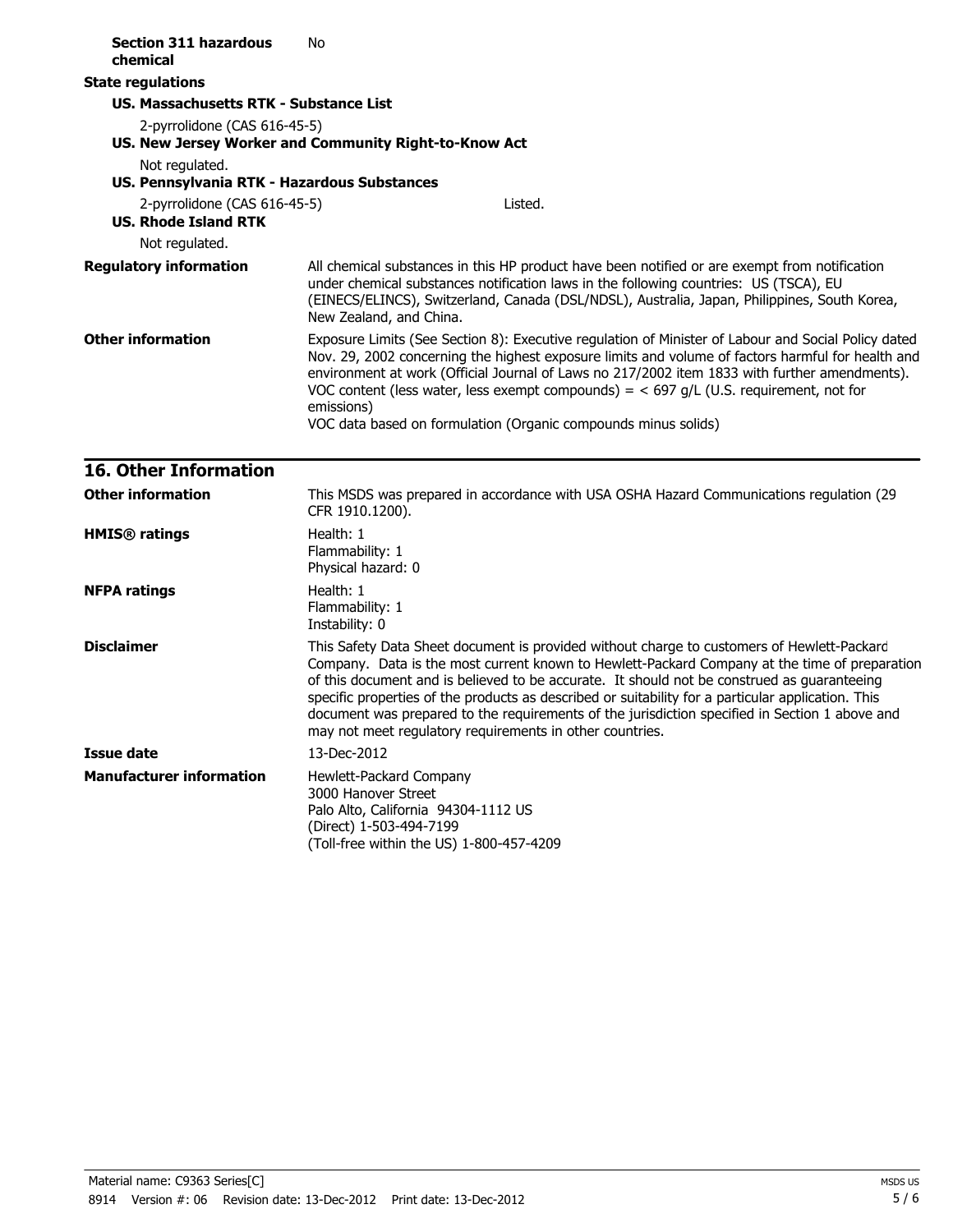### **Explanation of abbreviations**

| <b>ACGIH</b>  | American Conference of Governmental Industrial Hygienists           |
|---------------|---------------------------------------------------------------------|
| <b>CAS</b>    | <b>Chemical Abstracts Service</b>                                   |
| <b>CERCLA</b> | Comprehensive Environmental Response Compensation and Liability Act |
| <b>CFR</b>    | Code of Federal Regulations                                         |
| <b>COC</b>    | Cleveland Open Cup                                                  |
| <b>DOT</b>    | Department of Transportation                                        |
| <b>EPCRA</b>  | Emergency Planning and Community Right-to-Know Act (aka SARA)       |
| <b>IARC</b>   | International Agency for Research on Cancer                         |
| <b>NIOSH</b>  | National Institute for Occupational Safety and Health               |
| <b>NTP</b>    | National Toxicology Program                                         |
| <b>OSHA</b>   | Occupational Safety and Health Administration                       |
| <b>PEL</b>    | Permissible Exposure Limit                                          |
| <b>RCRA</b>   | Resource Conservation and Recovery Act                              |
| <b>REC</b>    | Recommended                                                         |
| <b>REL</b>    | Recommended Exposure Limit                                          |
| <b>SARA</b>   | Superfund Amendments and Reauthorization Act of 1986                |
| <b>STEL</b>   | Short-Term Exposure Limit                                           |
| <b>TCLP</b>   | Toxicity Characteristics Leaching Procedure                         |
| <b>TLV</b>    | <b>Threshold Limit Value</b>                                        |
| <b>TSCA</b>   | <b>Toxic Substances Control Act</b>                                 |
| <b>VOC</b>    | Volatile Organic Compounds                                          |
|               |                                                                     |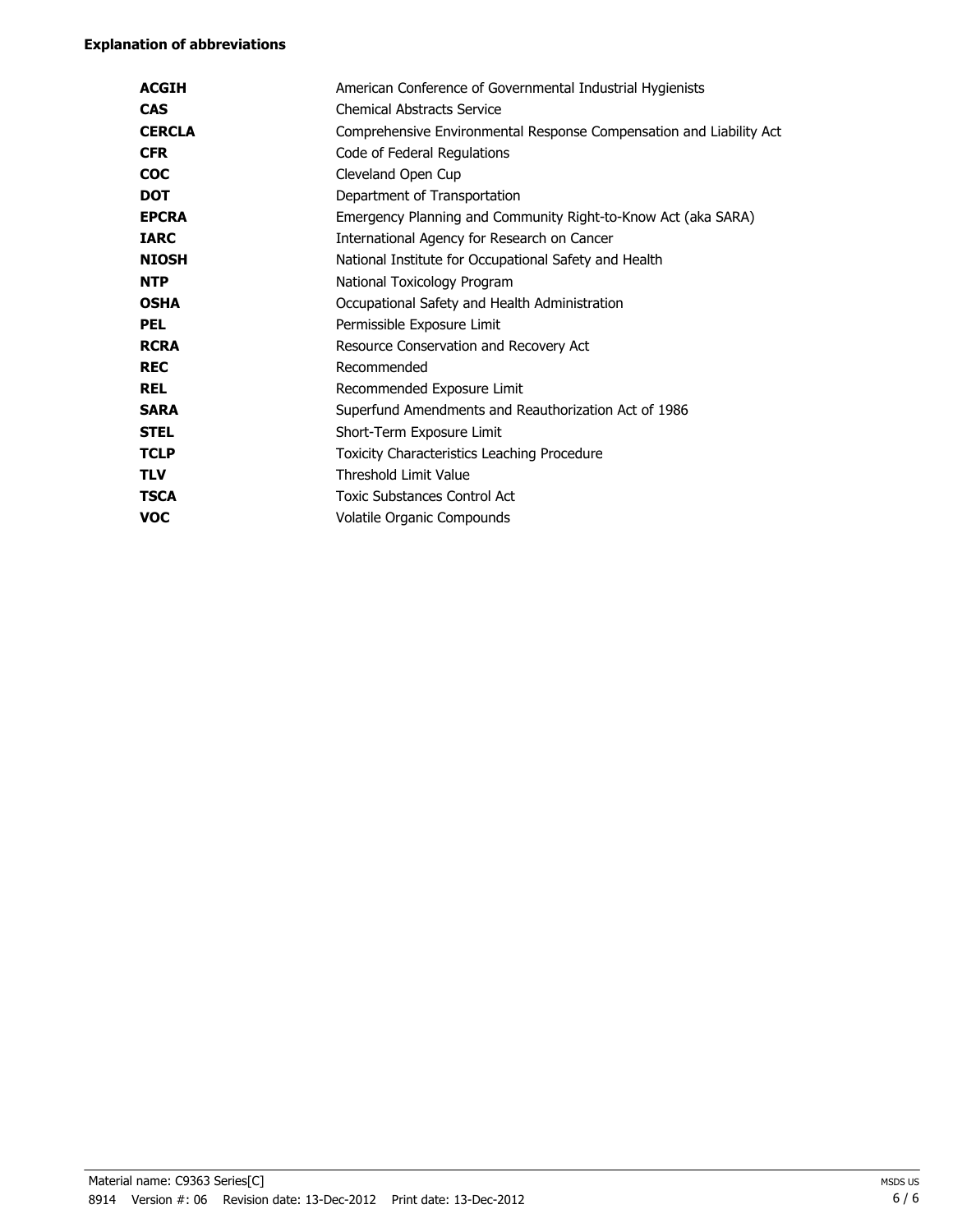

| 1. Product and Company Identification       |                                                                                                                                                                                                                                                                     |
|---------------------------------------------|---------------------------------------------------------------------------------------------------------------------------------------------------------------------------------------------------------------------------------------------------------------------|
| <b>Identification of the</b><br>preparation | C9363 Series[M]                                                                                                                                                                                                                                                     |
| <b>Product use</b>                          | Inkjet printing                                                                                                                                                                                                                                                     |
| <b>Version #</b>                            | 06                                                                                                                                                                                                                                                                  |
| <b>Revision date</b>                        | 14-Dec-2012                                                                                                                                                                                                                                                         |
| CAS#                                        | Mixture                                                                                                                                                                                                                                                             |
| <b>Company identification</b>               | Hewlett-Packard Company<br>3000 Hanover Street<br>Palo Alto, CA 94304-1185<br><b>United States</b><br>Telephone 650-857-1501<br>Hewlett-Packard health effects line<br>(Toll-free within the US) 1-800-457-4209<br>(Direct) 1-503-494-7199<br>HP Customer Care Line |
|                                             | (Toll-free within the US) 1-800-474-6836                                                                                                                                                                                                                            |
|                                             | (Direct) 1-208-323-2551<br>Email: hpcustomer.inquiries@hp.com                                                                                                                                                                                                       |
|                                             |                                                                                                                                                                                                                                                                     |
| 2. Hazards Identification                   |                                                                                                                                                                                                                                                                     |
| <b>Emergency overview</b>                   | Contact with skin and eyes may result in irritation.                                                                                                                                                                                                                |
|                                             | Causes skin irritation.                                                                                                                                                                                                                                             |
| <b>Acute health effects</b>                 |                                                                                                                                                                                                                                                                     |
|                                             | Any potential hazards are presumed to be due to exposure to the components.                                                                                                                                                                                         |
| <b>Skin contact</b>                         | 1,5-pentanediol<br>Contact with skin may result in irritation.                                                                                                                                                                                                      |
|                                             | 2-pyrrolidone<br>Contact with skin may result in irritation.                                                                                                                                                                                                        |
|                                             | Alkyldiol ethoxylate<br>Contact with skin may result in severe irritation.                                                                                                                                                                                          |
|                                             | Ethyl alkyldiol<br>Contact with skin may result in mild irritation.                                                                                                                                                                                                 |
|                                             | Metal nitrate $# 2$<br>Contact with skin may result in irritation.                                                                                                                                                                                                  |
| Eye contact                                 | 1,5-pentanediol<br>Contact with eyes may result in irritation.                                                                                                                                                                                                      |
|                                             | 2-pyrrolidone<br>Contact with eyes may result in irritation.                                                                                                                                                                                                        |
|                                             | Alkyldiol ethoxylate<br>Contact can cause moderate to severe irritation and possible injury to the eyes.                                                                                                                                                            |
|                                             | Ethyl alkyldiol<br>Contact with eyes may result in mild irritation.                                                                                                                                                                                                 |
|                                             | Metal nitrate # 2<br>Contact with eyes may result in irritation.                                                                                                                                                                                                    |
|                                             | Substituted naphthalenesulfonate salt #11<br>Contact with eyes may result in irritation.                                                                                                                                                                            |
| <b>Inhalation</b>                           | 2-pyrrolidone<br>Inhalation may result in respiratory irritation.                                                                                                                                                                                                   |
|                                             | Metal nitrate #2<br>Inhalation may result in respiratory irritation.                                                                                                                                                                                                |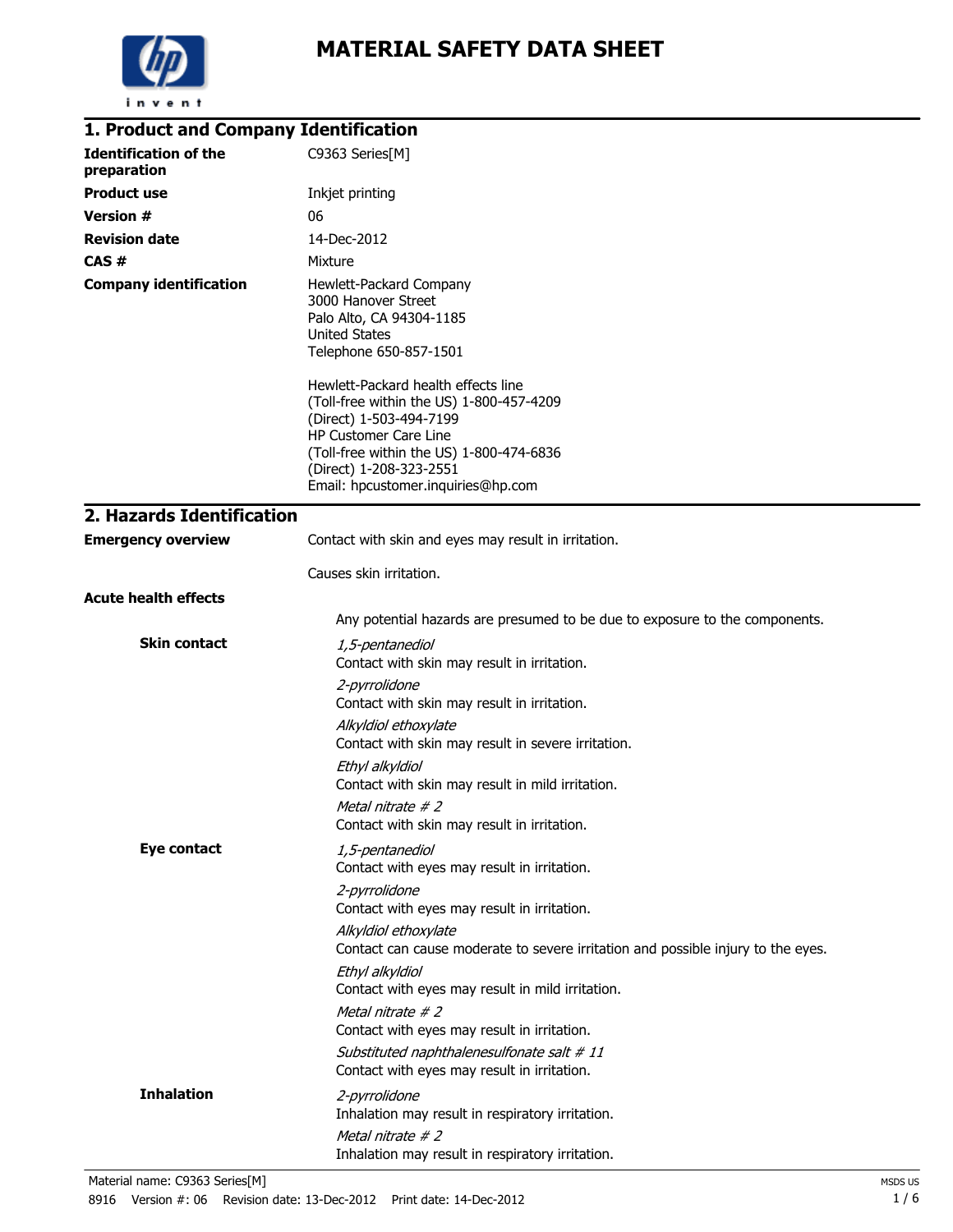| <b>Ingestion</b>                | 2-pyrrolidone<br>Ingestion may result in nausea, vomiting and diarrhea.                                                                         |
|---------------------------------|-------------------------------------------------------------------------------------------------------------------------------------------------|
|                                 | Alkyldiol ethoxylate<br>Ingestion may cause irritation of mouth, throat, nausea, vomiting and diarrhea.                                         |
|                                 | Metal nitrate #2<br>Contains nitrate salts, may cause methemoglobinemia.                                                                        |
| <b>Potential health effects</b> |                                                                                                                                                 |
| <b>Routes of exposure</b>       | Potential routes of overexposure to this product are skin and eye contact                                                                       |
|                                 | Inhalation of vapor and ingestion are not expected to be significant routes of exposure for this<br>product under normal use conditions.        |
|                                 | Complete toxicity data are not available for this specific formulation                                                                          |
| <b>Chronic health effects</b>   | None known.                                                                                                                                     |
| <b>Carcinogenicity</b>          | None of the components present in this formulation at concentrations equal to or greater than<br>0.1% are listed by EU, MAK, IARC, NTP or OSHA. |

| 3. Composition / Information on Ingredients |                                                                                                                                                                                                    |             |                |
|---------------------------------------------|----------------------------------------------------------------------------------------------------------------------------------------------------------------------------------------------------|-------------|----------------|
| <b>Components</b>                           |                                                                                                                                                                                                    | CAS#        | <b>Percent</b> |
| 1,5-pentanediol                             |                                                                                                                                                                                                    | 111-29-5    | < 10           |
| 2-pyrrolidone                               |                                                                                                                                                                                                    | 616-45-5    | < 7.5          |
| Alkyldiol ethoxylate                        |                                                                                                                                                                                                    | Proprietary | < 2.5          |
| Ethyl alkyldiol                             |                                                                                                                                                                                                    | Proprietary | < 10           |
| Metal nitrate $# 2$                         |                                                                                                                                                                                                    | Proprietary | < 5            |
| Substituted naphthalenesulfonate salt # 11  |                                                                                                                                                                                                    | Proprietary | < 5            |
| Water                                       |                                                                                                                                                                                                    | 7732-18-5   | > 60           |
| <b>Composition comments</b>                 | This ink supply contains an aqueous ink formulation.<br>This product has been evaluated using criteria specified in 29 CFR 1910.1200 (Hazard<br>Communication Standard).                           |             |                |
| 4. First Aid Measures                       |                                                                                                                                                                                                    |             |                |
| <b>First aid procedures</b>                 |                                                                                                                                                                                                    |             |                |
| Eye contact                                 | Do not rub eyes. Immediately flush with large amounts of clean, warm water (low pressure) for at<br>least 15 minutes or until particles are removed. If irritation persists get medical attention. |             |                |
| <b>Skin contact</b>                         | Wash affected areas thoroughly with mild soap and water. Get medical attention if irritation<br>develops or persists.                                                                              |             |                |
| <b>Inhalation</b>                           | Remove to fresh air. If symptoms persist, get medical attention.                                                                                                                                   |             |                |
| <b>Ingestion</b>                            | If ingestion of a large amount does occur, seek medical attention.                                                                                                                                 |             |                |
| <b>General advice</b>                       | No additional information                                                                                                                                                                          |             |                |
| <b>5. Fire Fighting Measures</b>            |                                                                                                                                                                                                    |             |                |
| <b>Flammable properties</b>                 | None known.                                                                                                                                                                                        |             |                |
| <b>Extinguishing media</b>                  |                                                                                                                                                                                                    |             |                |
| <b>Suitable extinguishing</b><br>media      | Dry chemical, CO2, water spray or regular foam.                                                                                                                                                    |             |                |
| Unsuitable extinguishing<br>media           | None known.                                                                                                                                                                                        |             |                |
| <b>Specific methods</b>                     | None established.                                                                                                                                                                                  |             |                |

### **6. Accidental Release Measures**

**products**

**Hazardous combustion**

**Personal precautions** Wear appropriate personal protective equipment.

Refer to section 10.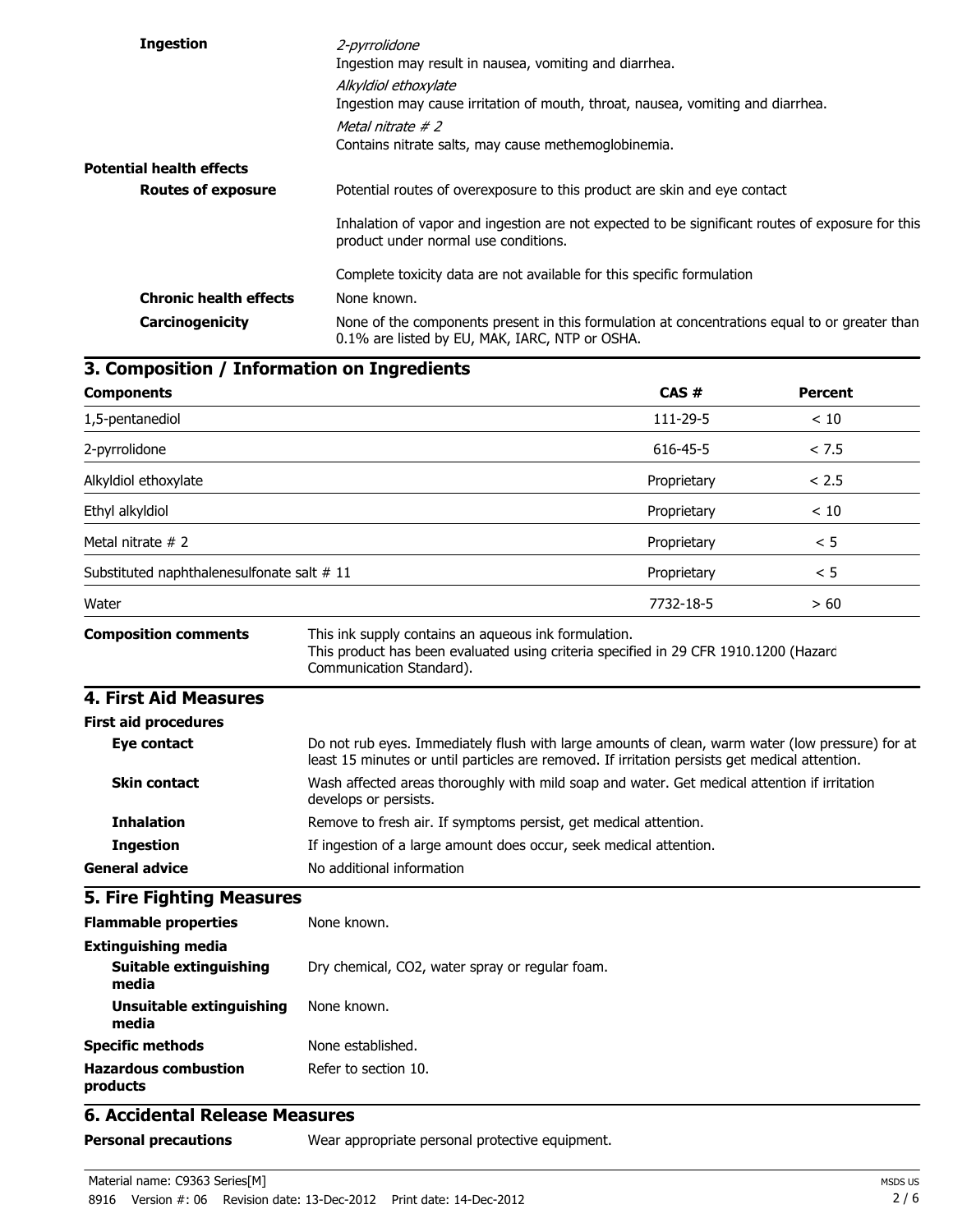| <b>Environmental precautions</b> | Do not let product enter drains. Do not flush into surface water or sanitary sewer system.                                                                                                                                               |
|----------------------------------|------------------------------------------------------------------------------------------------------------------------------------------------------------------------------------------------------------------------------------------|
| <b>Methods for containment</b>   | Dike the spilled material, where this is possible. Absorb with inert absorbent such as dry clay, sand<br>or diatomaceous earth, commercial sorbents, or recover using pumps.                                                             |
| <b>Methods for cleaning up</b>   | Soak up with inert absorbent material.                                                                                                                                                                                                   |
| <b>Other information</b>         | Soak up with inert absorbent material. Slowly vacuum or sweep the material into a bag or other<br>sealed container. Dispose of in compliance with federal, state, and local regulations. See also<br>section 13 Disposal considerations. |
| 7 Handling and Storage           |                                                                                                                                                                                                                                          |

| 7. Hallulliy allu Stviaya |                                                                           |
|---------------------------|---------------------------------------------------------------------------|
| <b>Handling</b>           | Avoid contact with skin, eyes and clothing.                               |
| <b>Storage</b>            | Keep out of the reach of children. Keep away from excessive heat or cold. |

## **8. Exposure Controls / Personal Protection**

| <b>Exposure guidelines</b>               | None established.                                                       |
|------------------------------------------|-------------------------------------------------------------------------|
| <b>Engineering controls</b>              | Use in a well ventilated area.                                          |
| Personal protective equipment            |                                                                         |
| <b>General hygiene</b><br>considerations | Handle in accordance with good industrial hygiene and safety practice.  |
| General                                  | Use personal protective equipment to minimize exposure to skin and eye. |

## **9. Physical & Chemical Properties**

| <b>Appearance</b>                                 | Not available.                                            |
|---------------------------------------------------|-----------------------------------------------------------|
| <b>Color</b>                                      | Magenta                                                   |
| <b>Odor</b>                                       | Not available.                                            |
| <b>Odor threshold</b>                             | Not available.                                            |
| <b>Physical state</b>                             | Liquid                                                    |
| <b>Form</b>                                       | Not available.                                            |
| рH                                                | 6.2                                                       |
| <b>Melting point</b>                              | Not available.                                            |
| <b>Freezing point</b>                             | Not available.                                            |
| <b>Boiling point</b>                              | Not determined                                            |
| <b>Flash point</b>                                | 200 °F (93.3 °C) Pensky-Martens Closed Cup                |
| <b>Evaporation rate</b>                           | Not determined                                            |
| Flammability limits in air,<br>upper, % by volume | Not available.                                            |
| Flammability limits in air,<br>lower, % by volume | Not determined                                            |
| Vapor pressure                                    | Not determined                                            |
| <b>Vapor density</b>                              | Not available.                                            |
| <b>Specific gravity</b>                           | 1                                                         |
| <b>Relative density</b>                           | Not available.                                            |
| <b>Solubility (water)</b>                         | Soluble in water                                          |
| <b>Auto-ignition temperature</b>                  | Not available.                                            |
| <b>Decomposition temperature</b>                  | Not available.                                            |
| <b>Viscosity</b>                                  | 2 cp                                                      |
| <b>VOC</b>                                        | $<$ 221 g/L                                               |
| <b>Other information</b>                          | For other VOC regulatory data/information see section 15. |
|                                                   |                                                           |

### **10. Chemical Stability & Reactivity Information**

| <b>Chemical stability</b>                  | Stable under recommended storage conditions.                                                                                                     |
|--------------------------------------------|--------------------------------------------------------------------------------------------------------------------------------------------------|
| Incompatible materials                     | Incompatible with strong bases and oxidizing agents.                                                                                             |
| <b>Hazardous decomposition</b><br>products | Upon decomposition, this product may yield gaseous nitrogen oxides, carbon monoxide, carbon<br>dioxide and/or low molecular weight hydrocarbons. |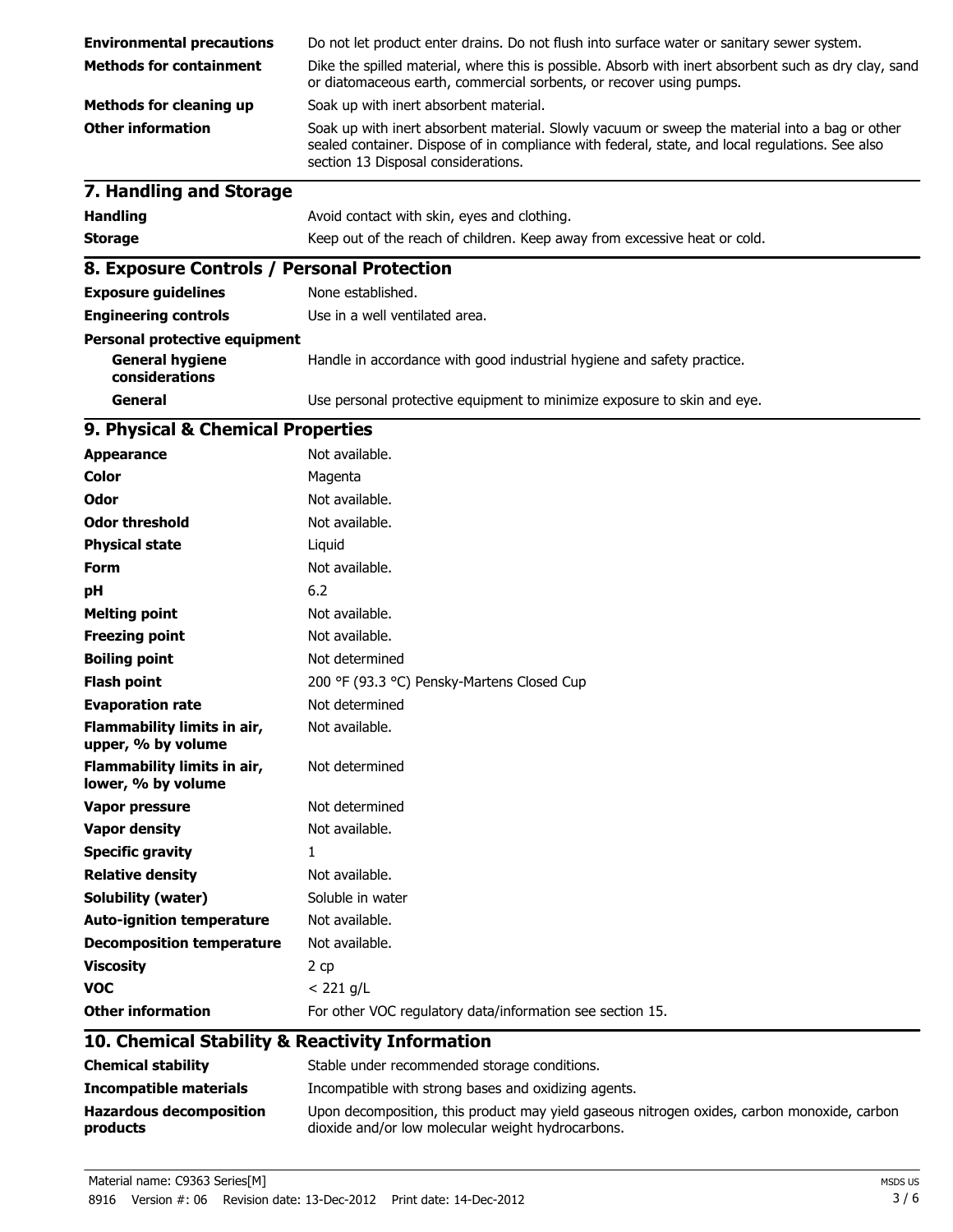| <b>Possibility of hazardous</b><br>reactions                                                                                                                 | Will not occur.                                                                                                                                                                                                                                                                                                                                          |  |
|--------------------------------------------------------------------------------------------------------------------------------------------------------------|----------------------------------------------------------------------------------------------------------------------------------------------------------------------------------------------------------------------------------------------------------------------------------------------------------------------------------------------------------|--|
| 11. Toxicological Information                                                                                                                                |                                                                                                                                                                                                                                                                                                                                                          |  |
| Serious eye damage/eye<br>irritation                                                                                                                         | Not available.                                                                                                                                                                                                                                                                                                                                           |  |
| <b>Further information</b>                                                                                                                                   | Complete toxicity data are not available for this specific formulation<br>Refer to Section 2 for potential health effects and Section 4 for first aid measures.                                                                                                                                                                                          |  |
| 12. Ecological Information                                                                                                                                   |                                                                                                                                                                                                                                                                                                                                                          |  |
| <b>Aquatic toxicity</b>                                                                                                                                      | LC50/96h/Fathead minnows $=< 400$ mg/L                                                                                                                                                                                                                                                                                                                   |  |
| Persistence and degradability Not available.                                                                                                                 |                                                                                                                                                                                                                                                                                                                                                          |  |
| <b>13. Disposal Considerations</b>                                                                                                                           |                                                                                                                                                                                                                                                                                                                                                          |  |
| <b>Disposal instructions</b>                                                                                                                                 | Dispose of in compliance with federal, state, and local regulations.<br>HP's Planet Partners (trademark) supplies recycling program enables simple, convenient recycling<br>of HP original inkjet and LaserJet supplies. For more information and to determine if this service<br>is available in your location, please visit http://www.hp.com/recycle. |  |
| <b>14. Transport Information</b>                                                                                                                             |                                                                                                                                                                                                                                                                                                                                                          |  |
| <b>Further information</b>                                                                                                                                   | Not a dangerous good under DOT, IATA, ADR, IMDG, or RID.                                                                                                                                                                                                                                                                                                 |  |
| <b>DOT</b><br>Not regulated as dangerous goods.                                                                                                              |                                                                                                                                                                                                                                                                                                                                                          |  |
| <b>IATA</b><br>Not regulated as dangerous goods.                                                                                                             |                                                                                                                                                                                                                                                                                                                                                          |  |
| <b>IMDG</b>                                                                                                                                                  |                                                                                                                                                                                                                                                                                                                                                          |  |
| Not regulated as dangerous goods.                                                                                                                            |                                                                                                                                                                                                                                                                                                                                                          |  |
| <b>RID</b>                                                                                                                                                   |                                                                                                                                                                                                                                                                                                                                                          |  |
| Not regulated as dangerous goods.                                                                                                                            |                                                                                                                                                                                                                                                                                                                                                          |  |
| 15. Regulatory Information                                                                                                                                   |                                                                                                                                                                                                                                                                                                                                                          |  |
| <b>US federal regulations</b>                                                                                                                                | US TSCA 12(b): Does not contain listed chemicals.                                                                                                                                                                                                                                                                                                        |  |
| <b>DEA Exempt Chemical Mixtures Code Number</b>                                                                                                              |                                                                                                                                                                                                                                                                                                                                                          |  |
| Not regulated.                                                                                                                                               | Drug Enforcement Administration (DEA). List 1 & 2 Exempt Chemical Mixtures (21 CFR 1310.12(c))                                                                                                                                                                                                                                                           |  |
| Not regulated.<br>Drug Enforcement Administration (DEA). List 2, Essential Chemicals (21 CFR 1310.02(b) and 1310.04(f)(2) and<br><b>Chemical Code Number</b> |                                                                                                                                                                                                                                                                                                                                                          |  |
| Not listed.                                                                                                                                                  | TSCA Section 12(b) Export Notification (40 CFR 707, Subpt. D)                                                                                                                                                                                                                                                                                            |  |
| Not regulated.                                                                                                                                               |                                                                                                                                                                                                                                                                                                                                                          |  |
| <b>CERCLA (Superfund) reportable quantity</b><br>None                                                                                                        |                                                                                                                                                                                                                                                                                                                                                          |  |
| <b>Occupational Safety and Health Administration (OSHA)</b>                                                                                                  |                                                                                                                                                                                                                                                                                                                                                          |  |
| 29 CFR 1910.1200<br>hazardous chemical                                                                                                                       | No                                                                                                                                                                                                                                                                                                                                                       |  |
|                                                                                                                                                              | <b>Superfund Amendments and Reauthorization Act of 1986 (SARA)</b>                                                                                                                                                                                                                                                                                       |  |
| <b>Hazard categories</b>                                                                                                                                     | Immediate Hazard - No<br>Delayed Hazard - No<br>Fire Hazard - No<br>Pressure Hazard - No<br>Reactivity Hazard - No                                                                                                                                                                                                                                       |  |
| <b>Section 302 extremely</b>                                                                                                                                 |                                                                                                                                                                                                                                                                                                                                                          |  |
| hazardous substance                                                                                                                                          | No                                                                                                                                                                                                                                                                                                                                                       |  |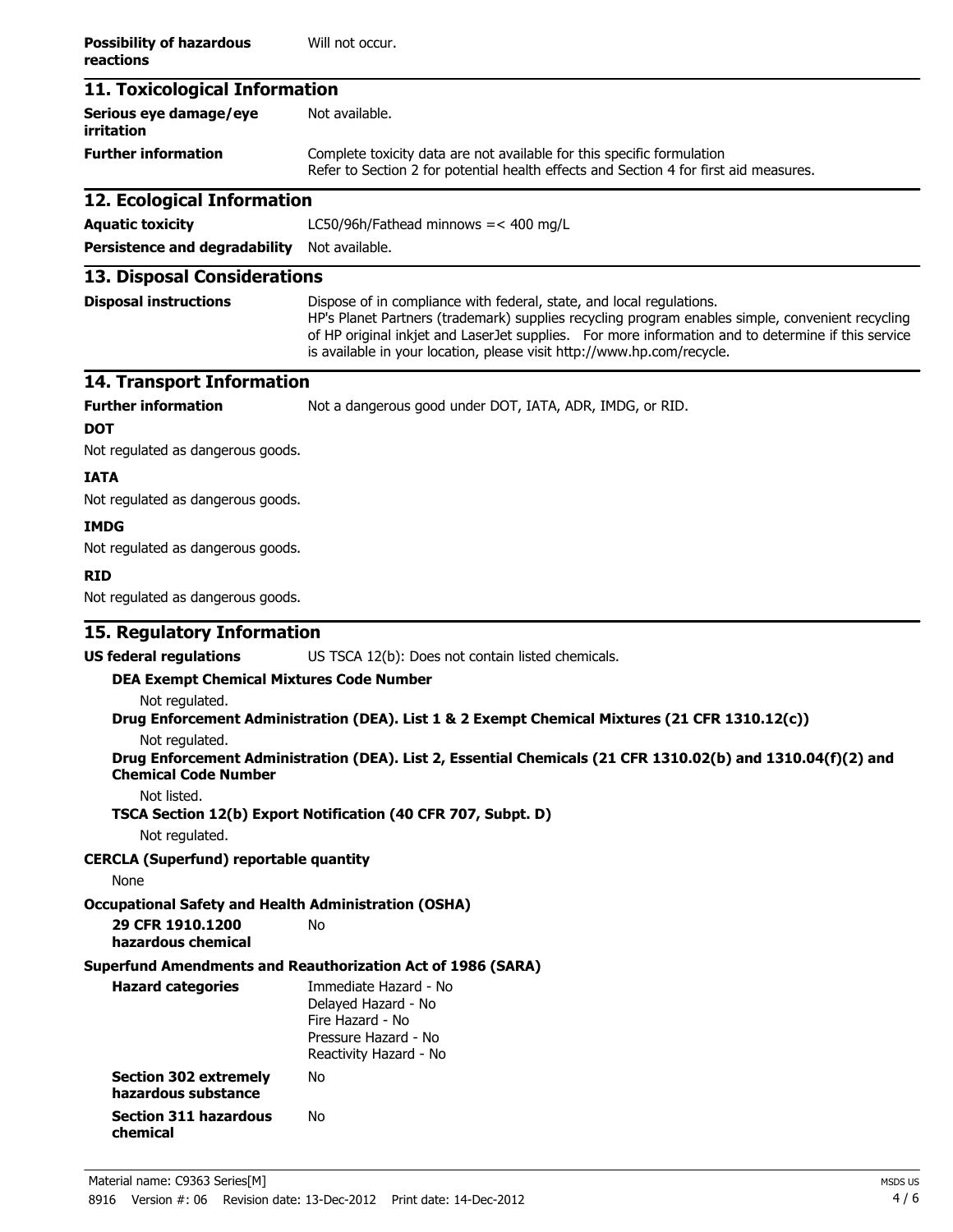| <b>State regulations</b>                                                              |                                                                                                                                                                                                                                                                                                                   |  |  |
|---------------------------------------------------------------------------------------|-------------------------------------------------------------------------------------------------------------------------------------------------------------------------------------------------------------------------------------------------------------------------------------------------------------------|--|--|
| US. Massachusetts RTK - Substance List                                                |                                                                                                                                                                                                                                                                                                                   |  |  |
| 2-pyrrolidone (CAS 616-45-5)<br>US. New Jersey Worker and Community Right-to-Know Act |                                                                                                                                                                                                                                                                                                                   |  |  |
|                                                                                       |                                                                                                                                                                                                                                                                                                                   |  |  |
| US. Pennsylvania RTK - Hazardous Substances                                           |                                                                                                                                                                                                                                                                                                                   |  |  |
| 2-pyrrolidone (CAS 616-45-5)<br><b>US. Rhode Island RTK</b><br>Not regulated.         | Listed.                                                                                                                                                                                                                                                                                                           |  |  |
| <b>Regulatory information</b>                                                         | All chemical substances in this HP product have been notified or are exempt from notification<br>under chemical substances notification laws in the following countries: US (TSCA), EU<br>(EINECS/ELINCS), Switzerland, Canada (DSL/NDSL), Australia, Japan, Philippines, South Korea,<br>New Zealand, and China. |  |  |
| <b>Other information</b>                                                              | VOC content (less water, less exempt compounds) = $<$ 674 g/L (U.S. requirement, not for<br>emissions)<br>VOC data based on formulation (Organic compounds minus solids)                                                                                                                                          |  |  |
| <b>16. Other Information</b>                                                          |                                                                                                                                                                                                                                                                                                                   |  |  |
| <b>Other information</b>                                                              | This MSDS was prepared in accordance with USA OSHA Hazard Communications regulation (29<br>CFR 1910.1200).                                                                                                                                                                                                        |  |  |
| <b>HMIS®</b> ratings                                                                  | Health: 1<br>Flammability: 1<br>Physical hazard: 0                                                                                                                                                                                                                                                                |  |  |
| <b>NFPA ratings</b>                                                                   | Health: 1<br>Flammability: 1<br>Instability: 0                                                                                                                                                                                                                                                                    |  |  |
| <b>Disclaimer</b>                                                                     | This Safety Data Sheet document is provided without charge to customers of Hewlett-Packard<br>Company. Data is the most current known to Hewlett-Packard Company at the time of preparation                                                                                                                       |  |  |

|                                 | of this document and is believed to be accurate. It should not be construed as quaranteeing<br>specific properties of the products as described or suitability for a particular application. This<br>document was prepared to the requirements of the jurisdiction specified in Section 1 above and<br>may not meet regulatory requirements in other countries. |
|---------------------------------|-----------------------------------------------------------------------------------------------------------------------------------------------------------------------------------------------------------------------------------------------------------------------------------------------------------------------------------------------------------------|
| Issue date                      | 14-Dec-2012                                                                                                                                                                                                                                                                                                                                                     |
| <b>Manufacturer information</b> | Hewlett-Packard Company<br>3000 Hanover Street<br>Palo Alto, California 94304-1112 US<br>(Direct) 1-503-494-7199                                                                                                                                                                                                                                                |

(Toll-free within the US) 1-800-457-4209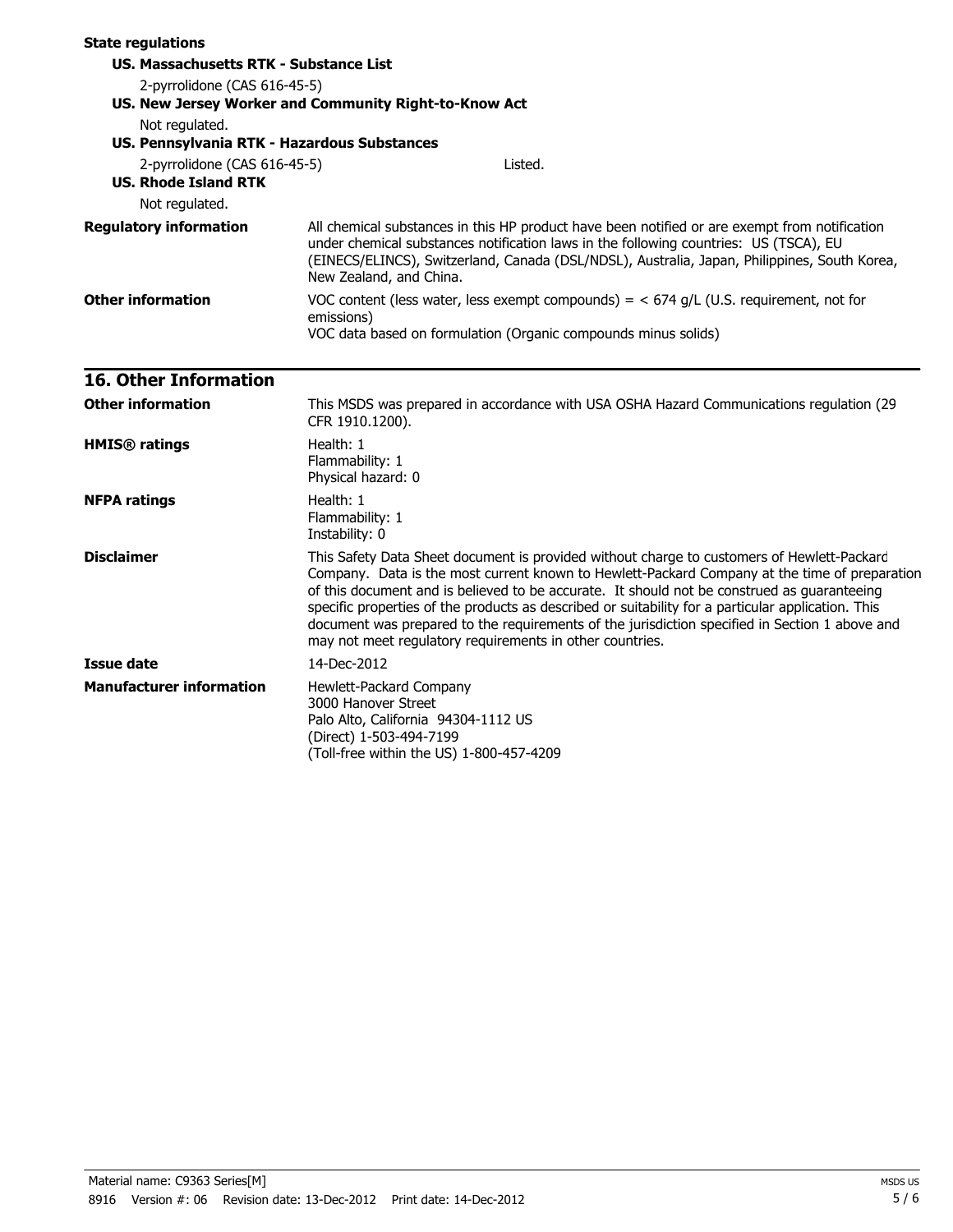### **Explanation of abbreviations**

| <b>ACGIH</b>  | American Conference of Governmental Industrial Hygienists           |
|---------------|---------------------------------------------------------------------|
| <b>CAS</b>    | <b>Chemical Abstracts Service</b>                                   |
| <b>CERCLA</b> | Comprehensive Environmental Response Compensation and Liability Act |
| <b>CFR</b>    | Code of Federal Regulations                                         |
| <b>COC</b>    | Cleveland Open Cup                                                  |
| <b>DOT</b>    | Department of Transportation                                        |
| <b>EPCRA</b>  | Emergency Planning and Community Right-to-Know Act (aka SARA)       |
| <b>IARC</b>   | International Agency for Research on Cancer                         |
| <b>NIOSH</b>  | National Institute for Occupational Safety and Health               |
| <b>NTP</b>    | National Toxicology Program                                         |
| <b>OSHA</b>   | Occupational Safety and Health Administration                       |
| <b>PEL</b>    | Permissible Exposure Limit                                          |
| <b>RCRA</b>   | Resource Conservation and Recovery Act                              |
| <b>REC</b>    | Recommended                                                         |
| <b>REL</b>    | Recommended Exposure Limit                                          |
| <b>SARA</b>   | Superfund Amendments and Reauthorization Act of 1986                |
| <b>STEL</b>   | Short-Term Exposure Limit                                           |
| <b>TCLP</b>   | Toxicity Characteristics Leaching Procedure                         |
| <b>TLV</b>    | <b>Threshold Limit Value</b>                                        |
| <b>TSCA</b>   | <b>Toxic Substances Control Act</b>                                 |
| <b>VOC</b>    | Volatile Organic Compounds                                          |
|               |                                                                     |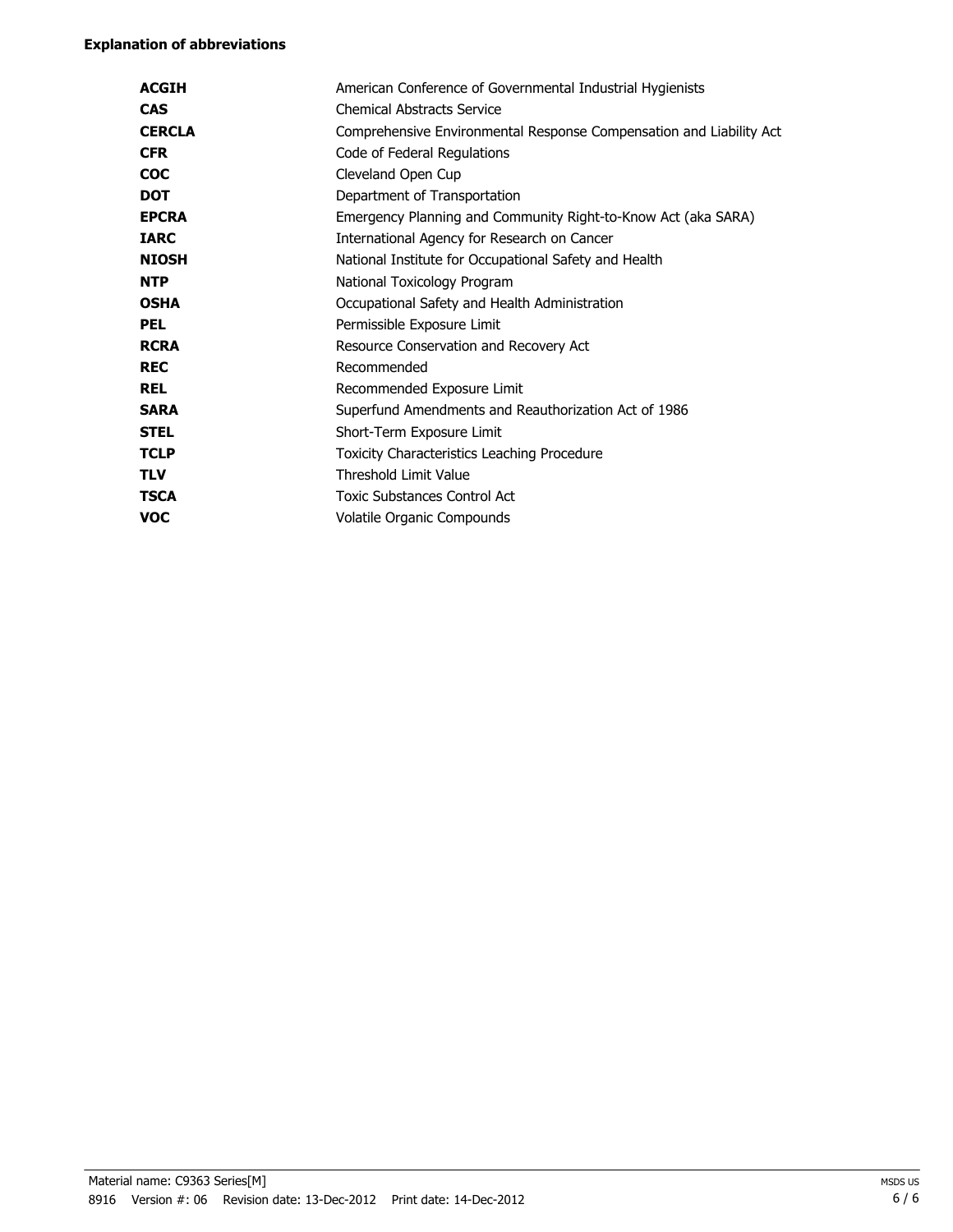

| 1. Product and Company Identification       |                                                                                                                                                                                                                                                  |
|---------------------------------------------|--------------------------------------------------------------------------------------------------------------------------------------------------------------------------------------------------------------------------------------------------|
| <b>Identification of the</b><br>preparation | C9363 Series[Y]                                                                                                                                                                                                                                  |
| <b>Product use</b>                          | Inkjet printing                                                                                                                                                                                                                                  |
| <b>Version #</b>                            | 06                                                                                                                                                                                                                                               |
| <b>Revision date</b>                        | 15-Dec-2012                                                                                                                                                                                                                                      |
| CAS#                                        | Mixture                                                                                                                                                                                                                                          |
| <b>Company identification</b>               | Hewlett-Packard Company<br>3000 Hanover Street<br>Palo Alto, CA 94304-1185<br><b>United States</b><br>Telephone 650-857-1501                                                                                                                     |
|                                             | Hewlett-Packard health effects line<br>(Toll-free within the US) 1-800-457-4209<br>(Direct) 1-503-494-7199<br>HP Customer Care Line<br>(Toll-free within the US) 1-800-474-6836<br>(Direct) 1-208-323-2551<br>Email: hpcustomer.inquiries@hp.com |
| 2. Hazards Identification                   |                                                                                                                                                                                                                                                  |
| <b>Emergency overview</b>                   | Contact with skin and eyes may result in irritation.                                                                                                                                                                                             |
|                                             | Causes skin irritation.                                                                                                                                                                                                                          |
| <b>Acute health effects</b>                 |                                                                                                                                                                                                                                                  |
|                                             | Any potential hazards are presumed to be due to exposure to the components.                                                                                                                                                                      |
| <b>Skin contact</b>                         | 1,5-pentanediol<br>Contact with skin may result in irritation.                                                                                                                                                                                   |
|                                             | 2-pyrrolidone<br>Contact with skin may result in irritation.                                                                                                                                                                                     |
|                                             | Alkyldiol ethoxylate<br>Contact with skin may result in severe irritation.                                                                                                                                                                       |
|                                             | Ethyl alkyldiol<br>Contact with skin may result in mild irritation.                                                                                                                                                                              |
|                                             | Metal nitrate #2<br>Contact with skin may result in irritation.                                                                                                                                                                                  |
|                                             | Substituted naphthalenesulfonate salt #13<br>Contact with skin may result in irritation.                                                                                                                                                         |
| Eye contact                                 | 1,5-pentanediol<br>Contact with eyes may result in irritation.                                                                                                                                                                                   |
|                                             | 2-pyrrolidone<br>Contact with eyes may result in irritation.                                                                                                                                                                                     |
|                                             | Alkyldiol ethoxylate<br>Contact can cause moderate to severe irritation and possible injury to the eyes.                                                                                                                                         |
|                                             | Ethyl alkyldiol<br>Contact with eyes may result in mild irritation.                                                                                                                                                                              |
|                                             | Metal nitrate #2<br>Contact with eyes may result in irritation.                                                                                                                                                                                  |
|                                             | Substituted naphthalenesulfonate salt #13<br>Contact with eyes may result in irritation.                                                                                                                                                         |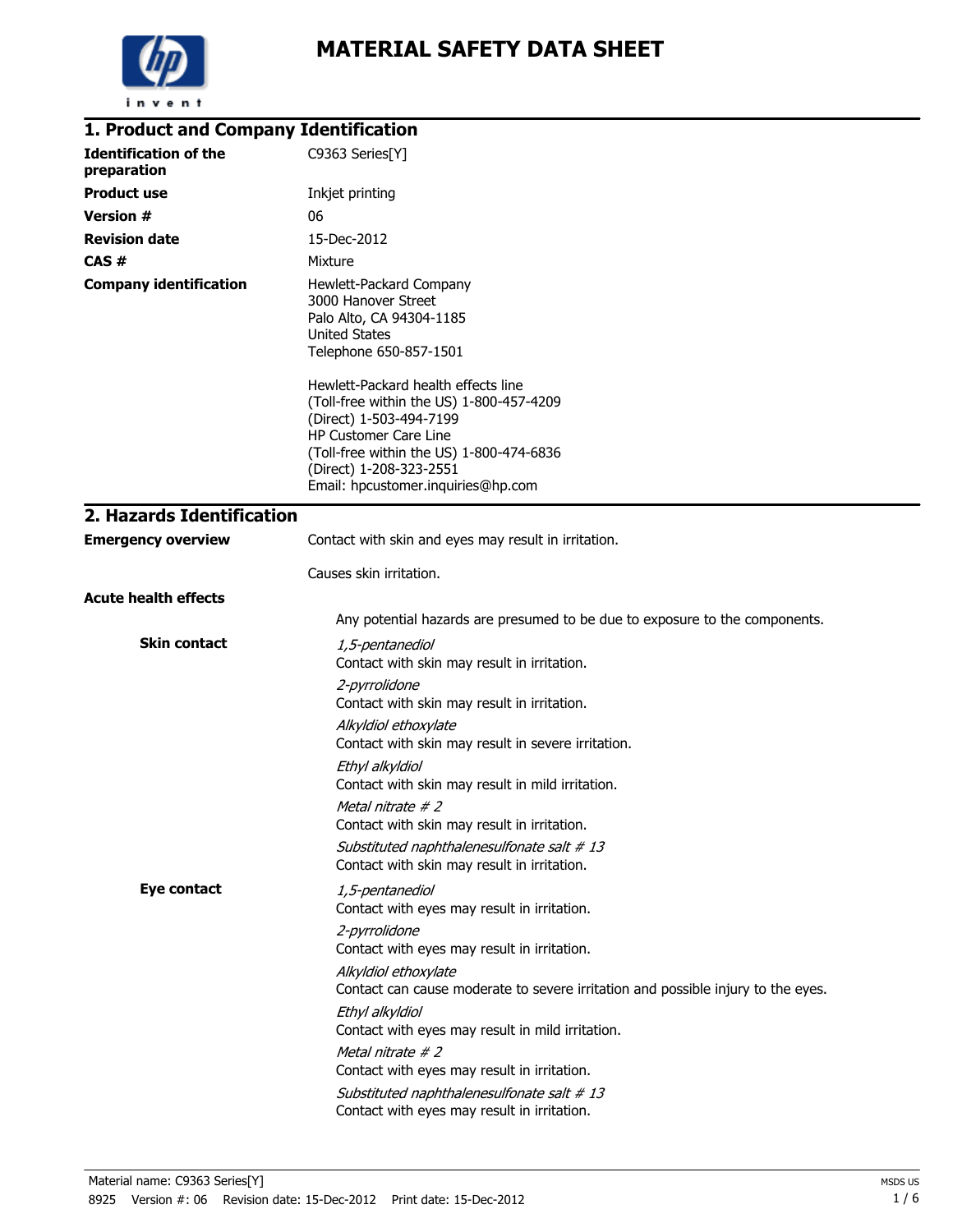| <b>Inhalation</b>               | 2-pyrrolidone<br>Inhalation may result in respiratory irritation.                                                                               |
|---------------------------------|-------------------------------------------------------------------------------------------------------------------------------------------------|
|                                 | Metal nitrate # 2<br>Inhalation may result in respiratory irritation.                                                                           |
|                                 | Substituted naphthalenesulfonate salt #13<br>Inhalation may result in respiratory irritation.                                                   |
| <b>Ingestion</b>                | 2-pyrrolidone<br>Ingestion may result in nausea, vomiting and diarrhea.                                                                         |
|                                 | Alkyldiol ethoxylate<br>Ingestion may cause irritation of mouth, throat, nausea, vomiting and diarrhea.                                         |
|                                 | Metal nitrate $# 2$<br>Contains nitrate salts, may cause methemoglobinemia.                                                                     |
| <b>Potential health effects</b> |                                                                                                                                                 |
| <b>Routes of exposure</b>       | Potential routes of overexposure to this product are skin and eye contact                                                                       |
|                                 | Inhalation of vapor and ingestion are not expected to be significant routes of exposure for this<br>product under normal use conditions.        |
|                                 | Complete toxicity data are not available for this specific formulation                                                                          |
| <b>Chronic health effects</b>   | None known.                                                                                                                                     |
| Carcinogenicity                 | None of the components present in this formulation at concentrations equal to or greater than<br>0.1% are listed by EU, MAK, IARC, NTP or OSHA. |

# **3. Composition / Information on Ingredients**

| <b>Components</b>                          |                                                                                                                                                                          | CAS#                                                                                                                                                                                               | <b>Percent</b> |
|--------------------------------------------|--------------------------------------------------------------------------------------------------------------------------------------------------------------------------|----------------------------------------------------------------------------------------------------------------------------------------------------------------------------------------------------|----------------|
| 1,5-pentanediol                            |                                                                                                                                                                          | 111-29-5                                                                                                                                                                                           | < 10           |
| 2-pyrrolidone                              |                                                                                                                                                                          | 616-45-5                                                                                                                                                                                           | < 7.5          |
| Alkyldiol ethoxylate                       |                                                                                                                                                                          | Proprietary                                                                                                                                                                                        | < 2.5          |
| Ethyl alkyldiol                            |                                                                                                                                                                          | Proprietary                                                                                                                                                                                        | < 10           |
| Metal nitrate $# 2$                        |                                                                                                                                                                          | Proprietary                                                                                                                                                                                        | < 5            |
| Substituted naphthalenesulfonate salt # 13 |                                                                                                                                                                          | Proprietary                                                                                                                                                                                        | < 7.5          |
| Water                                      |                                                                                                                                                                          | 7732-18-5                                                                                                                                                                                          | >60            |
| <b>Composition comments</b>                | This ink supply contains an aqueous ink formulation.<br>This product has been evaluated using criteria specified in 29 CFR 1910.1200 (Hazard<br>Communication Standard). |                                                                                                                                                                                                    |                |
| <b>4. First Aid Measures</b>               |                                                                                                                                                                          |                                                                                                                                                                                                    |                |
| <b>First aid procedures</b>                |                                                                                                                                                                          |                                                                                                                                                                                                    |                |
| Eye contact                                |                                                                                                                                                                          | Do not rub eyes. Immediately flush with large amounts of clean, warm water (low pressure) for at<br>least 15 minutes or until particles are removed. If irritation persists get medical attention. |                |
| <b>Skin contact</b>                        | Wash affected areas thoroughly with mild soap and water. Get medical attention if irritation<br>develops or persists.                                                    |                                                                                                                                                                                                    |                |
| <b>Inhalation</b>                          | Remove to fresh air. If symptoms persist, get medical attention.                                                                                                         |                                                                                                                                                                                                    |                |
| <b>Ingestion</b>                           | If ingestion of a large amount does occur, seek medical attention.                                                                                                       |                                                                                                                                                                                                    |                |
| <b>General advice</b>                      | No additional information                                                                                                                                                |                                                                                                                                                                                                    |                |
| <b>5. Fire Fighting Measures</b>           |                                                                                                                                                                          |                                                                                                                                                                                                    |                |
| <b>Flammable properties</b>                | None known.                                                                                                                                                              |                                                                                                                                                                                                    |                |
| <b>Extinguishing media</b>                 |                                                                                                                                                                          |                                                                                                                                                                                                    |                |
| Suitable extinguishing<br>media            | Dry chemical, CO2, water spray or regular foam.                                                                                                                          |                                                                                                                                                                                                    |                |

**Unsuitable extinguishing** None known.

**media**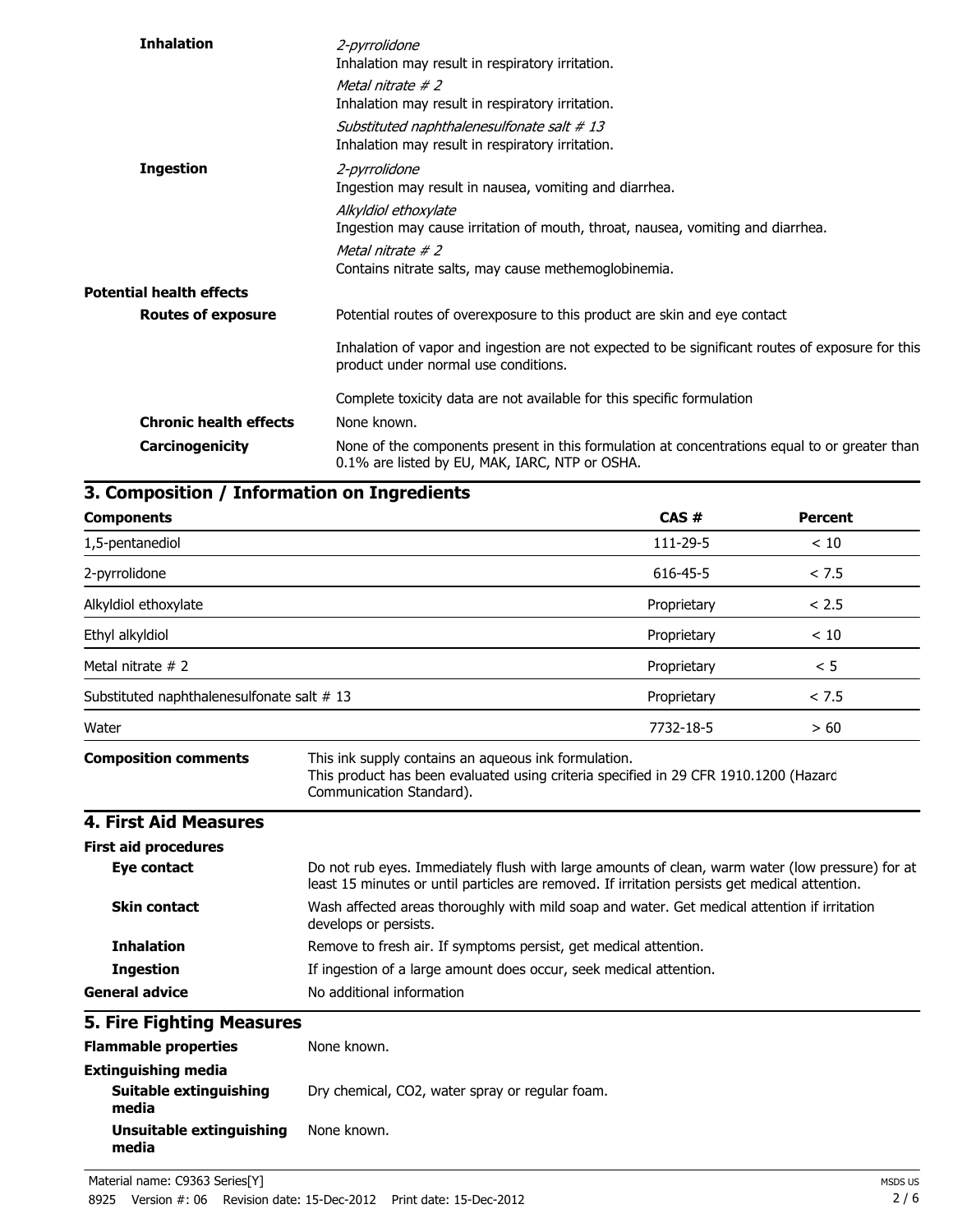| <b>Specific methods</b>                                                          | None established.                                                                                                                                                                                                                        |
|----------------------------------------------------------------------------------|------------------------------------------------------------------------------------------------------------------------------------------------------------------------------------------------------------------------------------------|
| <b>Hazardous combustion</b><br>products                                          | Refer to section 10.                                                                                                                                                                                                                     |
| <b>6. Accidental Release Measures</b>                                            |                                                                                                                                                                                                                                          |
| <b>Personal precautions</b>                                                      | Wear appropriate personal protective equipment.                                                                                                                                                                                          |
| <b>Environmental precautions</b>                                                 | Do not let product enter drains. Do not flush into surface water or sanitary sewer system.                                                                                                                                               |
| <b>Methods for containment</b>                                                   | Dike the spilled material, where this is possible. Absorb with inert absorbent such as dry clay, sand<br>or diatomaceous earth, commercial sorbents, or recover using pumps.                                                             |
| <b>Methods for cleaning up</b>                                                   | Soak up with inert absorbent material.                                                                                                                                                                                                   |
| <b>Other information</b>                                                         | Soak up with inert absorbent material. Slowly vacuum or sweep the material into a bag or other<br>sealed container. Dispose of in compliance with federal, state, and local regulations. See also<br>section 13 Disposal considerations. |
| 7. Handling and Storage                                                          |                                                                                                                                                                                                                                          |
| <b>Handling</b>                                                                  | Avoid contact with skin, eyes and clothing.                                                                                                                                                                                              |
| <b>Storage</b>                                                                   | Keep out of the reach of children. Keep away from excessive heat or cold.                                                                                                                                                                |
| 8. Exposure Controls / Personal Protection                                       |                                                                                                                                                                                                                                          |
| <b>Exposure guidelines</b>                                                       | None established.                                                                                                                                                                                                                        |
| <b>Engineering controls</b>                                                      | Use in a well ventilated area.                                                                                                                                                                                                           |
| <b>Personal protective equipment</b><br><b>General hygiene</b><br>considerations | Handle in accordance with good industrial hygiene and safety practice.                                                                                                                                                                   |
| General                                                                          | Use personal protective equipment to minimize exposure to skin and eye.                                                                                                                                                                  |
| 9. Physical & Chemical Properties                                                |                                                                                                                                                                                                                                          |
| <b>Appearance</b>                                                                | Not available.                                                                                                                                                                                                                           |
| <b>Color</b>                                                                     | Yellow                                                                                                                                                                                                                                   |
| Odor                                                                             | Not available.                                                                                                                                                                                                                           |
| <b>Odor threshold</b>                                                            | Not available.                                                                                                                                                                                                                           |
| <b>Physical state</b>                                                            | Liquid                                                                                                                                                                                                                                   |
| Form                                                                             | Not available.                                                                                                                                                                                                                           |
| pН                                                                               | 6.2                                                                                                                                                                                                                                      |
| <b>Melting point</b>                                                             | Not available.                                                                                                                                                                                                                           |
| <b>Freezing point</b>                                                            | Not available.                                                                                                                                                                                                                           |
| <b>Boiling point</b>                                                             | Not determined                                                                                                                                                                                                                           |
| <b>Flash point</b>                                                               | 200 °F (93.3 °C) Pensky-Martens Closed Cup                                                                                                                                                                                               |
| <b>Evaporation rate</b>                                                          | Not determined                                                                                                                                                                                                                           |
| Flammability limits in air,<br>upper, % by volume                                | Not available.                                                                                                                                                                                                                           |
| Flammability limits in air,<br>lower, % by volume                                | Not determined                                                                                                                                                                                                                           |
| <b>Vapor pressure</b>                                                            | Not determined                                                                                                                                                                                                                           |
| <b>Vapor density</b>                                                             | Not available.                                                                                                                                                                                                                           |
| <b>Specific gravity</b>                                                          | 1                                                                                                                                                                                                                                        |
| <b>Relative density</b>                                                          | Not available.                                                                                                                                                                                                                           |
| <b>Solubility (water)</b>                                                        | Soluble in water                                                                                                                                                                                                                         |
| <b>Auto-ignition temperature</b>                                                 | Not available.                                                                                                                                                                                                                           |
| <b>Decomposition temperature</b>                                                 | Not available.                                                                                                                                                                                                                           |
| <b>Viscosity</b>                                                                 | 2 cp                                                                                                                                                                                                                                     |
| <b>VOC</b>                                                                       | $< 221$ g/L                                                                                                                                                                                                                              |
| <b>Other information</b>                                                         | For other VOC regulatory data/information see section 15.                                                                                                                                                                                |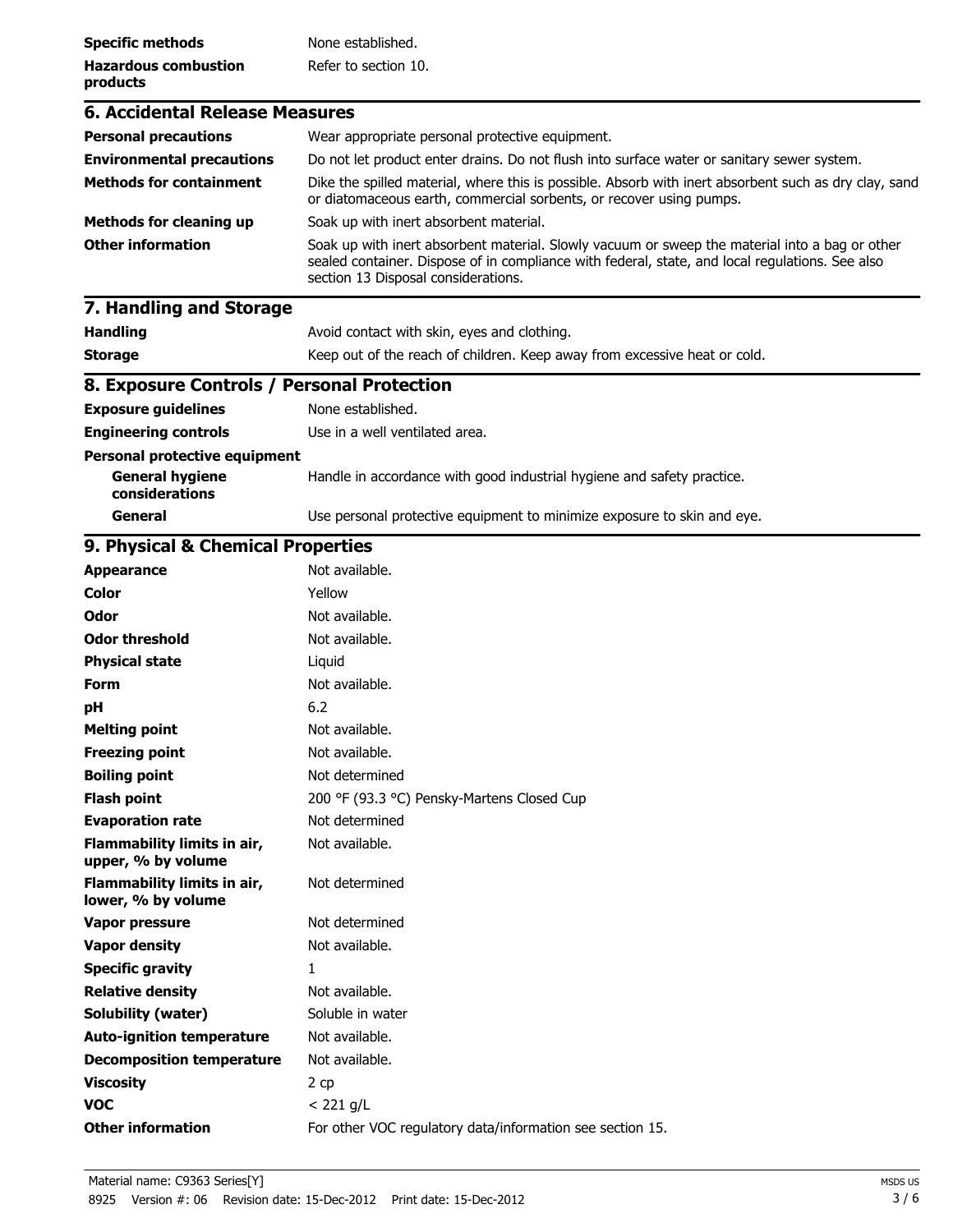| 10. Chemical Stability & Reactivity Information                                                                               |                                                                                                                                                                                                                                                                                                                                                          |  |
|-------------------------------------------------------------------------------------------------------------------------------|----------------------------------------------------------------------------------------------------------------------------------------------------------------------------------------------------------------------------------------------------------------------------------------------------------------------------------------------------------|--|
| <b>Chemical stability</b>                                                                                                     | Stable under recommended storage conditions.                                                                                                                                                                                                                                                                                                             |  |
| <b>Incompatible materials</b>                                                                                                 | Incompatible with strong bases and oxidizing agents.                                                                                                                                                                                                                                                                                                     |  |
| <b>Hazardous decomposition</b><br>products                                                                                    | Upon decomposition, this product may yield gaseous nitrogen oxides, carbon monoxide, carbon<br>dioxide and/or low molecular weight hydrocarbons.                                                                                                                                                                                                         |  |
| <b>Possibility of hazardous</b><br>reactions                                                                                  | Will not occur.                                                                                                                                                                                                                                                                                                                                          |  |
| 11. Toxicological Information                                                                                                 |                                                                                                                                                                                                                                                                                                                                                          |  |
| Serious eye damage/eye<br>irritation                                                                                          | Not available.                                                                                                                                                                                                                                                                                                                                           |  |
| <b>Further information</b>                                                                                                    | This ink formulation has not been tested for toxicological effects.<br>Refer to Section 2 for potential health effects and Section 4 for first aid measures.                                                                                                                                                                                             |  |
| 12. Ecological Information                                                                                                    |                                                                                                                                                                                                                                                                                                                                                          |  |
| <b>Aquatic toxicity</b>                                                                                                       | LC50/96h/Fathead minnows $=< 400$ mg/L                                                                                                                                                                                                                                                                                                                   |  |
| Persistence and degradability Not available.                                                                                  |                                                                                                                                                                                                                                                                                                                                                          |  |
| 13. Disposal Considerations                                                                                                   |                                                                                                                                                                                                                                                                                                                                                          |  |
| <b>Disposal instructions</b>                                                                                                  | Dispose of in compliance with federal, state, and local regulations.<br>HP's Planet Partners (trademark) supplies recycling program enables simple, convenient recycling<br>of HP original inkjet and LaserJet supplies. For more information and to determine if this service<br>is available in your location, please visit http://www.hp.com/recycle. |  |
| <b>14. Transport Information</b>                                                                                              |                                                                                                                                                                                                                                                                                                                                                          |  |
| <b>Further information</b><br><b>DOT</b>                                                                                      | Not a dangerous good under DOT, IATA, ADR, IMDG, or RID.                                                                                                                                                                                                                                                                                                 |  |
| Not regulated as dangerous goods.                                                                                             |                                                                                                                                                                                                                                                                                                                                                          |  |
| <b>IATA</b><br>Not regulated as dangerous goods.                                                                              |                                                                                                                                                                                                                                                                                                                                                          |  |
| <b>IMDG</b><br>Not regulated as dangerous goods.                                                                              |                                                                                                                                                                                                                                                                                                                                                          |  |
| <b>RID</b>                                                                                                                    |                                                                                                                                                                                                                                                                                                                                                          |  |
| Not regulated as dangerous goods.                                                                                             |                                                                                                                                                                                                                                                                                                                                                          |  |
| 15. Regulatory Information                                                                                                    |                                                                                                                                                                                                                                                                                                                                                          |  |
| <b>US federal regulations</b>                                                                                                 | US TSCA 12(b): Does not contain listed chemicals.                                                                                                                                                                                                                                                                                                        |  |
| <b>DEA Exempt Chemical Mixtures Code Number</b>                                                                               |                                                                                                                                                                                                                                                                                                                                                          |  |
| Not regulated.                                                                                                                | Drug Enforcement Administration (DEA). List 1 & 2 Exempt Chemical Mixtures (21 CFR 1310.12(c))                                                                                                                                                                                                                                                           |  |
| Not regulated.<br>Drug Enforcement Administration (DEA). List 2, Essential Chemicals (21 CFR 1310.02(b) and 1310.04(f)(2) and |                                                                                                                                                                                                                                                                                                                                                          |  |
| <b>Chemical Code Number</b><br>Not listed.                                                                                    |                                                                                                                                                                                                                                                                                                                                                          |  |
| TSCA Section 12(b) Export Notification (40 CFR 707, Subpt. D)<br>Not regulated.                                               |                                                                                                                                                                                                                                                                                                                                                          |  |
| <b>CERCLA (Superfund) reportable quantity</b>                                                                                 |                                                                                                                                                                                                                                                                                                                                                          |  |
| None                                                                                                                          |                                                                                                                                                                                                                                                                                                                                                          |  |
| <b>Occupational Safety and Health Administration (OSHA)</b><br>29 CFR 1910.1200<br>No<br>hazardous chemical                   |                                                                                                                                                                                                                                                                                                                                                          |  |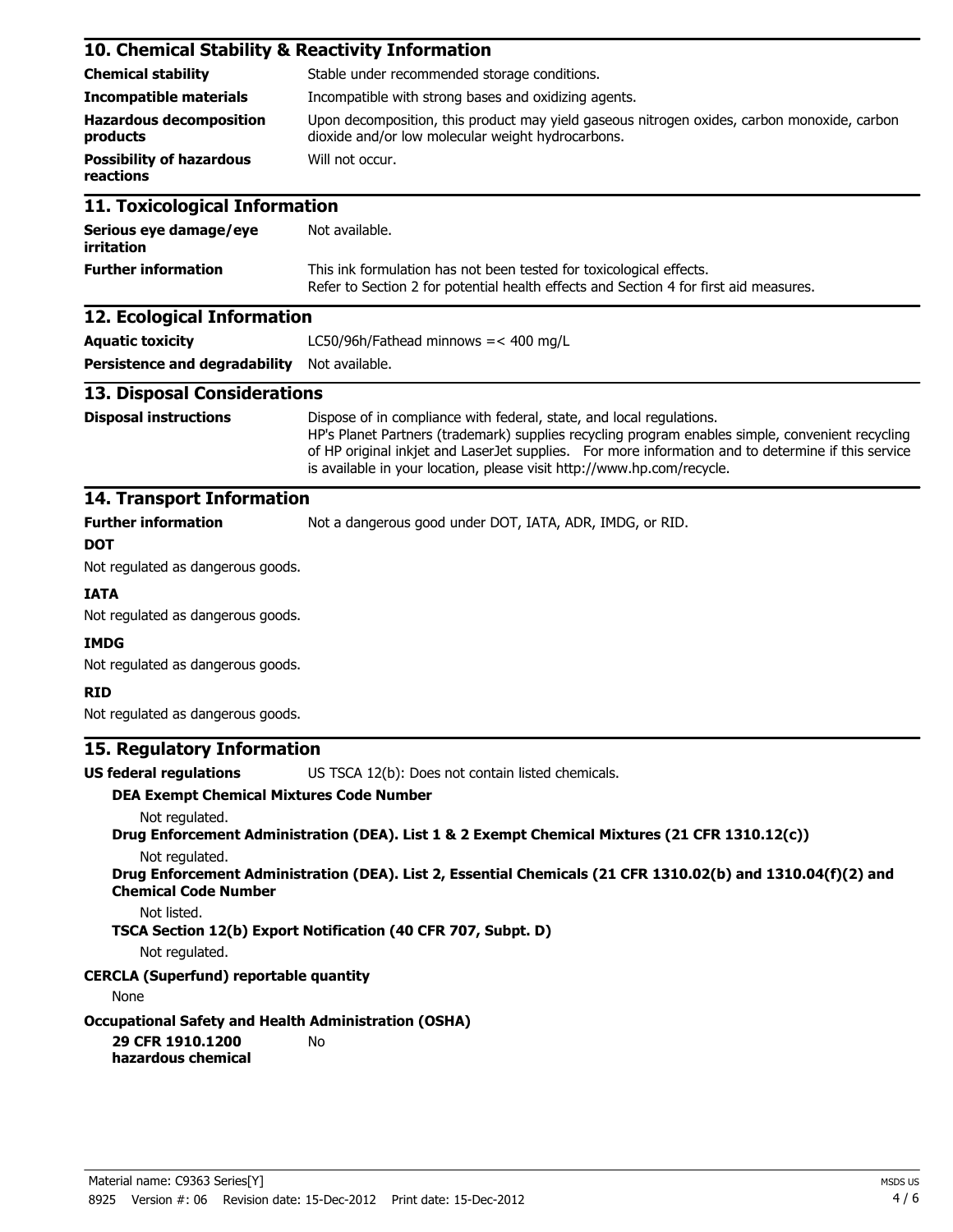|                                                                               | Superfund Amendments and Reauthorization Act of 1986 (SARA)                                                                                                                                                                                                                                                       |
|-------------------------------------------------------------------------------|-------------------------------------------------------------------------------------------------------------------------------------------------------------------------------------------------------------------------------------------------------------------------------------------------------------------|
| <b>Hazard categories</b>                                                      | Immediate Hazard - No<br>Delayed Hazard - No<br>Fire Hazard - No<br>Pressure Hazard - No<br>Reactivity Hazard - No                                                                                                                                                                                                |
| <b>Section 302 extremely</b><br>hazardous substance                           | No                                                                                                                                                                                                                                                                                                                |
| <b>Section 311 hazardous</b><br>chemical                                      | No                                                                                                                                                                                                                                                                                                                |
| <b>State regulations</b>                                                      |                                                                                                                                                                                                                                                                                                                   |
| <b>US. Massachusetts RTK - Substance List</b>                                 |                                                                                                                                                                                                                                                                                                                   |
| 2-pyrrolidone (CAS 616-45-5)                                                  |                                                                                                                                                                                                                                                                                                                   |
|                                                                               | US. New Jersey Worker and Community Right-to-Know Act                                                                                                                                                                                                                                                             |
| Not regulated.                                                                |                                                                                                                                                                                                                                                                                                                   |
| US. Pennsylvania RTK - Hazardous Substances                                   |                                                                                                                                                                                                                                                                                                                   |
| 2-pyrrolidone (CAS 616-45-5)<br><b>US. Rhode Island RTK</b><br>Not regulated. | Listed.                                                                                                                                                                                                                                                                                                           |
|                                                                               |                                                                                                                                                                                                                                                                                                                   |
| <b>Regulatory information</b>                                                 | All chemical substances in this HP product have been notified or are exempt from notification<br>under chemical substances notification laws in the following countries: US (TSCA), EU<br>(EINECS/ELINCS), Switzerland, Canada (DSL/NDSL), Australia, Japan, Philippines, South Korea,<br>New Zealand, and China. |
| <b>Other information</b>                                                      | VOC content (less water, less exempt compounds) = $<$ 663 g/L (U.S. requirement, not for<br>emissions) VOC data based on formulation (Organic compounds minus solids)                                                                                                                                             |

| <b>16. Other Information</b> |                                                                                                                                                                                                                                                                                                                                                                                                                                                                                                                                                                |
|------------------------------|----------------------------------------------------------------------------------------------------------------------------------------------------------------------------------------------------------------------------------------------------------------------------------------------------------------------------------------------------------------------------------------------------------------------------------------------------------------------------------------------------------------------------------------------------------------|
| <b>Other information</b>     | This MSDS was prepared in accordance with USA OSHA Hazard Communications regulation (29)<br>CFR 1910.1200).                                                                                                                                                                                                                                                                                                                                                                                                                                                    |
| <b>HMIS®</b> ratings         | Health: 1<br>Flammability: 1<br>Physical hazard: 0                                                                                                                                                                                                                                                                                                                                                                                                                                                                                                             |
| <b>NFPA ratings</b>          | Health: 1<br>Flammability: 1<br>Instability: 0                                                                                                                                                                                                                                                                                                                                                                                                                                                                                                                 |
| <b>Disclaimer</b>            | This Safety Data Sheet document is provided without charge to customers of Hewlett-Packard<br>Company. Data is the most current known to Hewlett-Packard Company at the time of preparation<br>of this document and is believed to be accurate. It should not be construed as quaranteeing<br>specific properties of the products as described or suitability for a particular application. This<br>document was prepared to the requirements of the jurisdiction specified in Section 1 above and<br>may not meet regulatory requirements in other countries. |
| Issue date                   | 15-Dec-2012                                                                                                                                                                                                                                                                                                                                                                                                                                                                                                                                                    |

**Manufacturer information** Hewlett-Packard Company

3000 Hanover Street

(Direct) 1-503-494-7199

Palo Alto, California 94304-1112 US

(Toll-free within the US) 1-800-457-4209